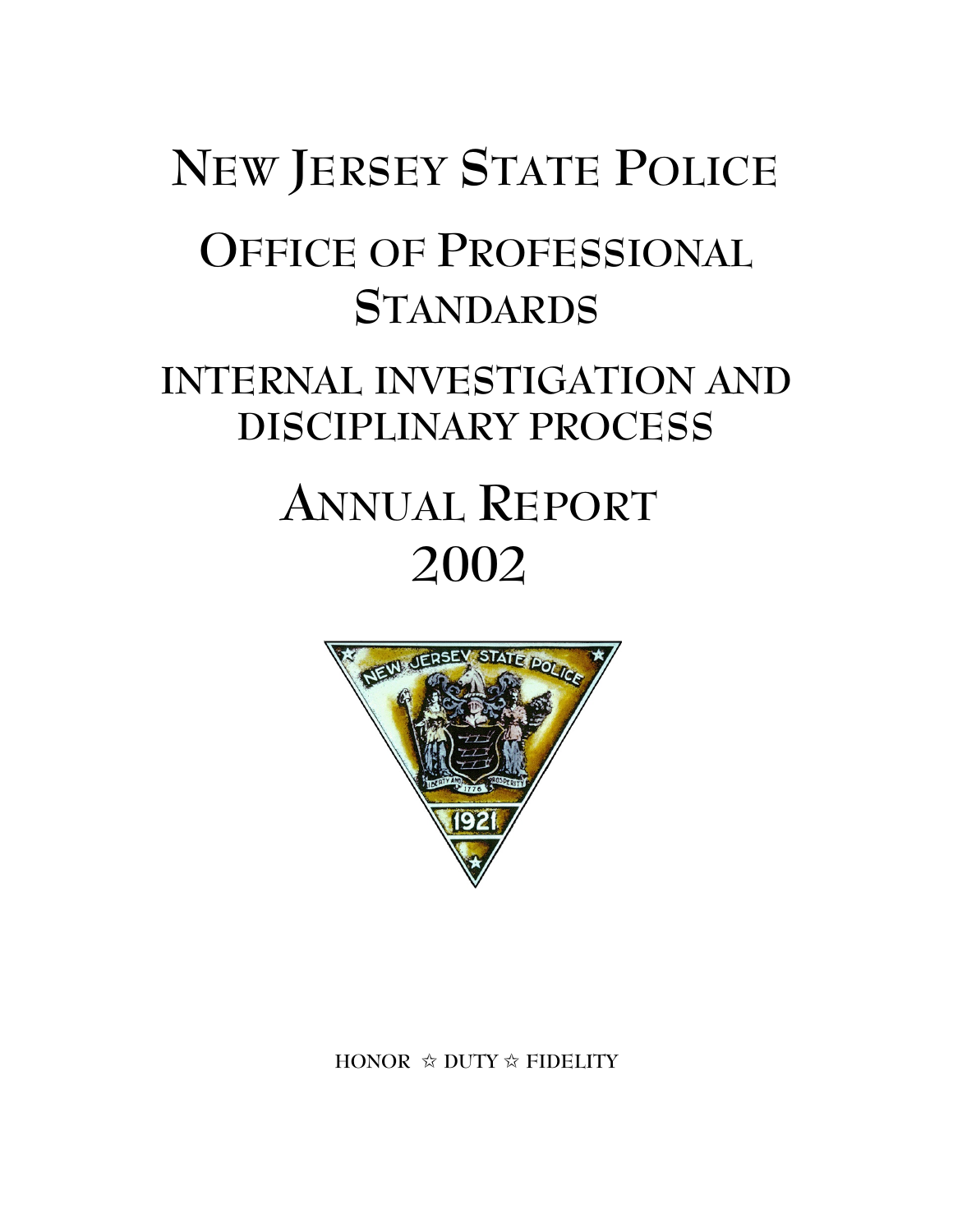# **TABLE OF CONTENTS**

| From the Commanding Officer, Office of Professional Standards   6                                                               |
|---------------------------------------------------------------------------------------------------------------------------------|
|                                                                                                                                 |
|                                                                                                                                 |
|                                                                                                                                 |
| Five Year Comparison of Number of Incidents Reported  10                                                                        |
| EEO/AA Investigation Forwarded to O.P.S. for Disciplinary Action  12<br>Five Year Breakdown of Incident Classifications  12     |
| Line of Duty: Citizen Initiated Criminal Matters  14<br>On-duty Conduct: State Police or Other Law Enforcement Agency Initiated |
|                                                                                                                                 |
|                                                                                                                                 |
|                                                                                                                                 |
|                                                                                                                                 |

**2002 Annual Report 2**  W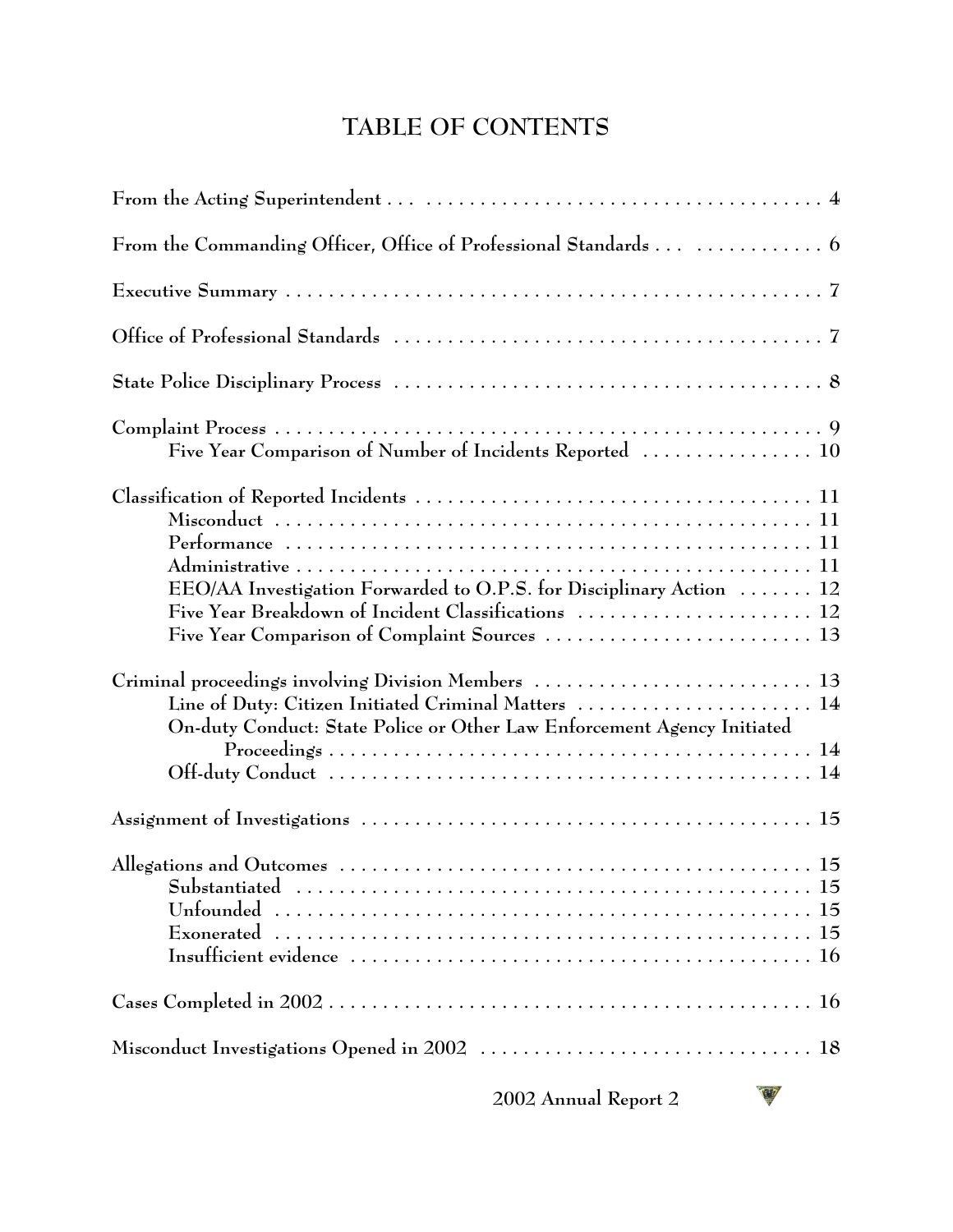$$
\mathbf{W}^{\prime}
$$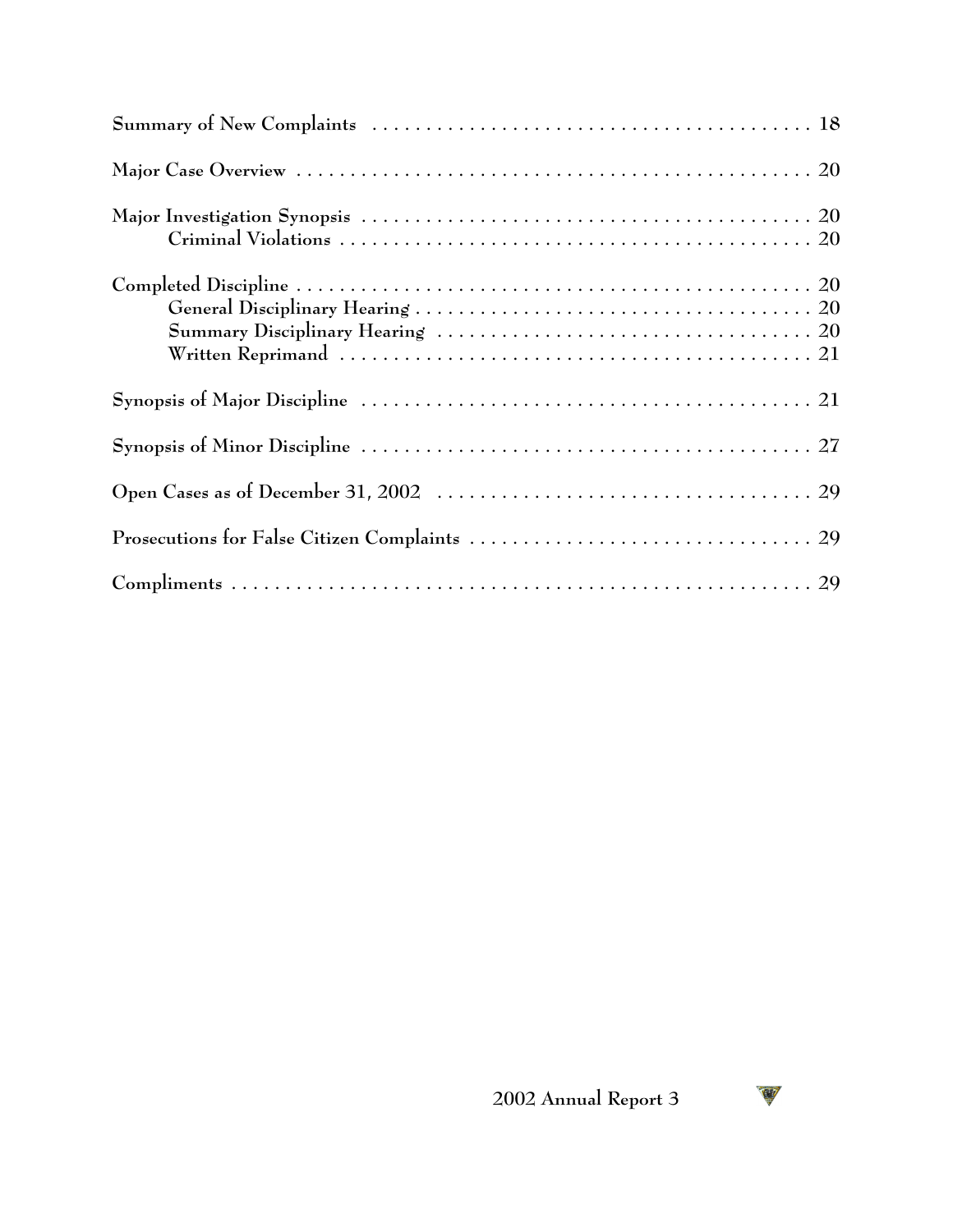#### **FROM THE ACTING SUPERINTENDENT . . .**

**The Division of State Police is fully aware the public justifiably expects all of its members to act with integrity, reliability, and trustworthiness. It is important our members acknowledge, uphold, and revere our core values; Honor, Duty, and Fidelity in order to maintain the public trust. Any member who is unwilling to identify with these values and whose conduct is fundamentally at odds with such values, should not and cannot remain a member of this Division.**

**It is the policy of this Division that all complaints against members will be fully investigated and pursued to their logical conclusions. All internal investigations are thorough and include the examination of all relevant materials and circumstances. Investigations also analyze the conduct of all applicable members involved, including the actions of supervising members, in order to provide proper accountability.** 

**The Division's internal investigative system has shown the vast majority of troopers conduct themselves in an exemplary manner. However, when mistakes are made or Rules and Regulations are violated, all members of this Division are expected to candidly acknowledge such mistakes or violations when brought to the member's attention. The Division will not accept less than complete candor under any circumstances. Members can expect anything less than the truth in communications with supervisors, personnel within the Office of Professional Standards, and personnel from the Office of State Police Affairs will result in severe discipline, up to and including termination.**

**The imposition of stringent discipline for serious misconduct, established through a fair procedure, will enhance the reputation, integrity, and independence of this organization. All personnel are called on to assist the Division in this critical endeavor.**

**One of the major initiatives addressed by the Office of Professional Standards in 2002 was the adoption of the revised Standing Operating Procedure governing the Division's disciplinary process which was adopted in January 2002. In this revised procedure, the Division recognized the ability of command level personnel to respond in a prompt and remedial manner to real or perceived performance deficiencies, whether or not the deficiencies may form the basis for disciplinary proceedings, is fundamental to the Division's operations. The intent of this policy is to empower section commanding officers and troop commanders, working in concert with commissioned officers in their respective commands, to take prompt remedial action to correct actual or perceived performance deficiencies. Significant benefits to the public, the division, and its members will result from this change in the disciplinary system. The chain of command will be effectively involved in certain matters previously classified solely as discipline and held accountable for prompt remediation.**

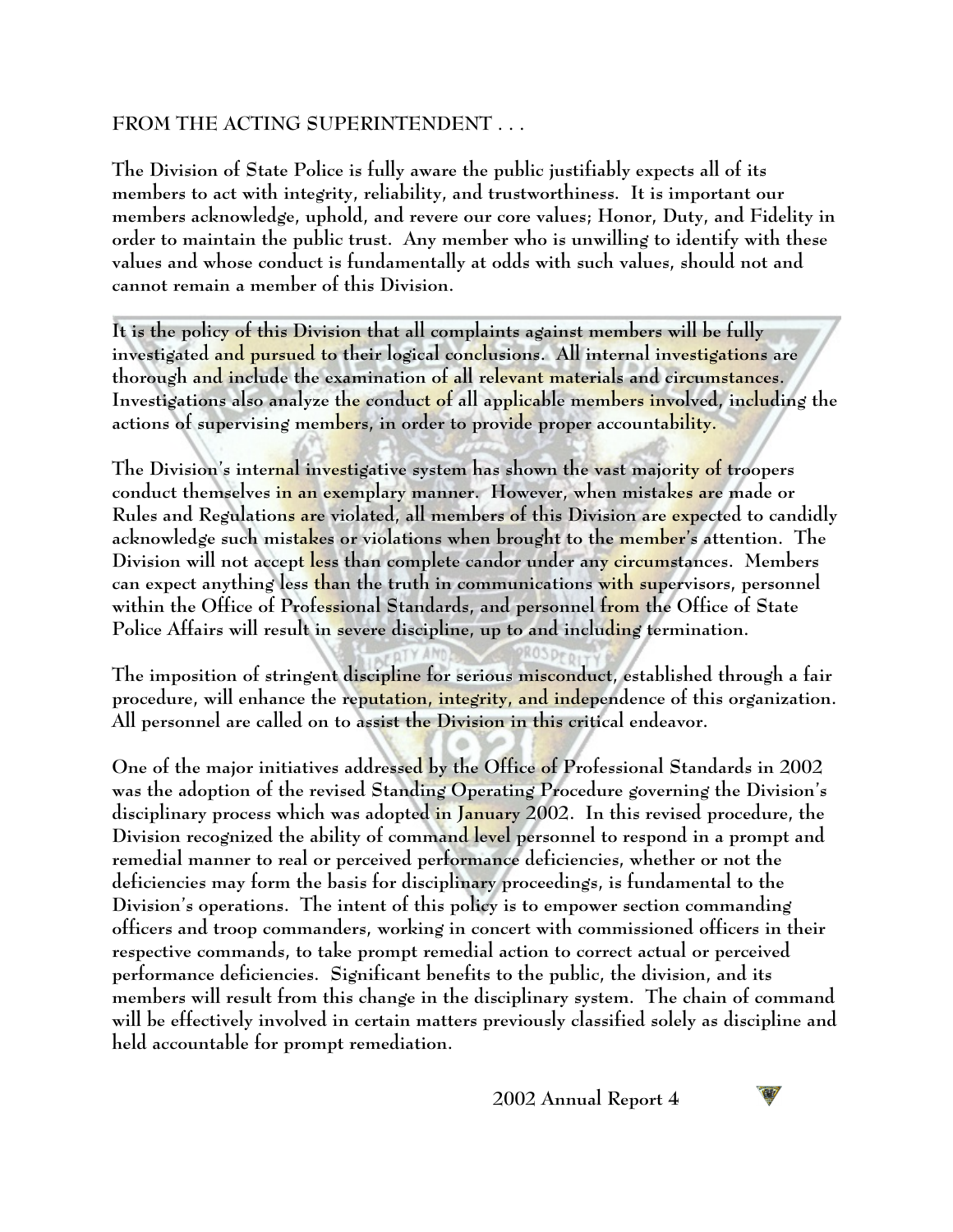**Another major accomplishment was the dramatic reduction in the backlog of pending Internal Investigations. On January 11, 2002, there were 707 active internal investigations and an additional 132 cases in the review process. As of December 20, 2002, there were 77 active internal investigations and 176 cases being reviewed. This included 391 new cases received during the calendar year.** 

**Joseph R. Fuentes, Captain Acting Superintendent New Jersey State Police** $D1$ 776

**Honor, Duty and Fidelity**



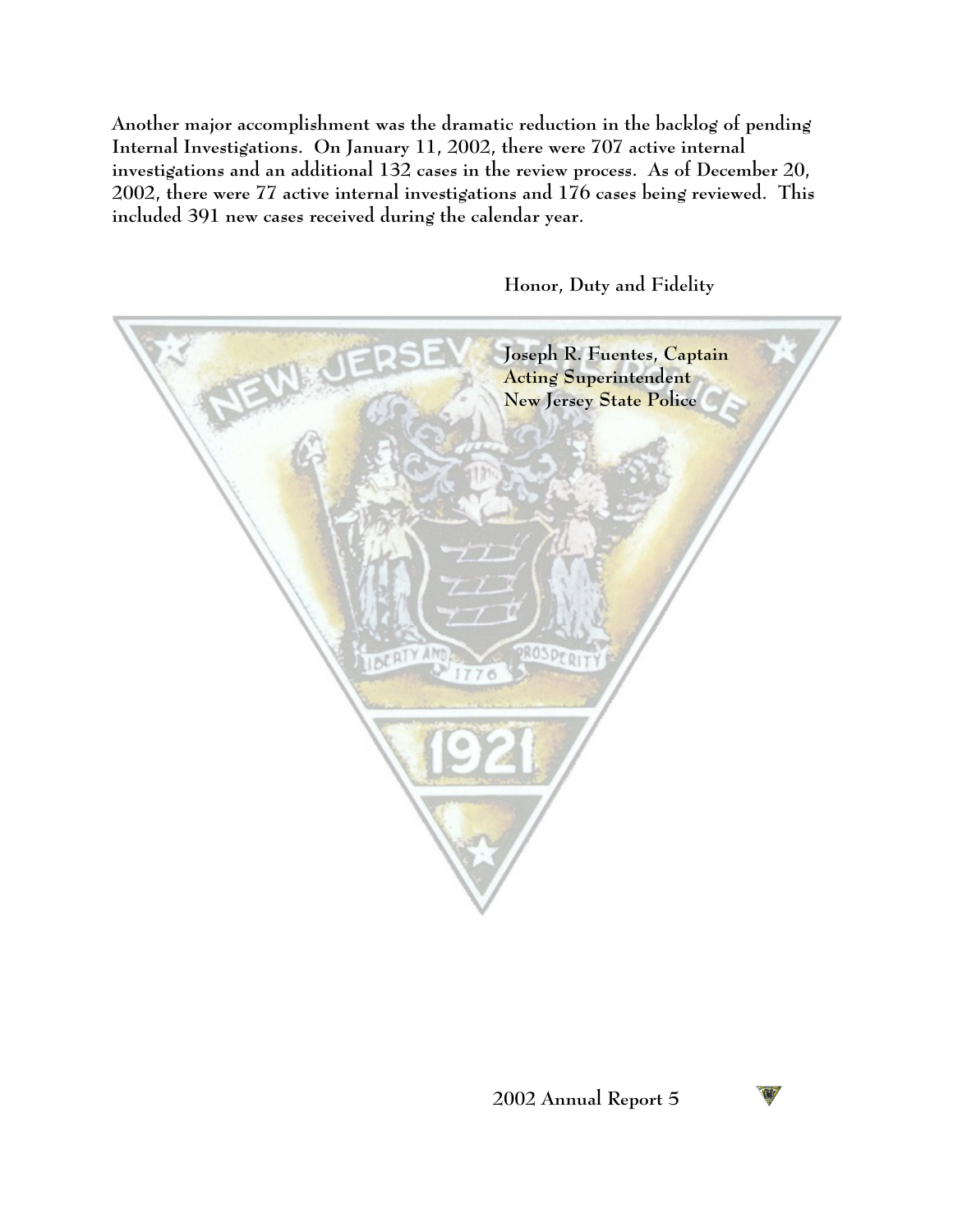#### **FROM THE COMMANDING OFFICER, OFFICE OF PROFESSIONAL STANDARDS . . .**

**This report is intended to provide the public and members of the Division of State Police an open and candid analysis of complaints against enlisted Division personnel while increasing awareness of the high standards of conduct required of New Jersey State Troopers. The information contained herein should permit the citizen and trooper alike to evaluate the commitment the Division has to maintain both this high standard and the confidence and trust of the public in delegating to the State Police the solemn responsibility to police our own.**

**The members of our society have entrusted the police with awesome power and authority over individual rights. These powers must be exercised without abusing individuals or abridging rights. At the same time, police officers, as members of our society, have rights which must be accorded and similarly respected when allegations of misconduct are made against them.**

**The Office of Professional Standards, cognizant of these obligations to citizens and to the individual trooper, will ensure a fair and thorough investigation of allegations of misconduct and violations of Rules and Regulations. Prompt and thorough investigations provide a service to citizens who may be aggrieved by State Police action. They also protect enlisted members who may have been wrongfully accused. The Office of Professional Standards will continue to strive to develop and maintain citizen and member confidence in the integrity of the process.**

**We are committed to promoting public and member confidence in the ability and obligation of the New Jersey State Police to maintain the high standard of police conduct required of law enforcement officers in a democratic, American society. In doing so, the values and traditions of the New Jersey State Police will be upheld and the Division will continue to maintain its reputation as a leader among law enforcement agencies in the nation.**

> **William P. Meddis, Major Commanding Officer Office of Professional Standards New Jersey State Police**

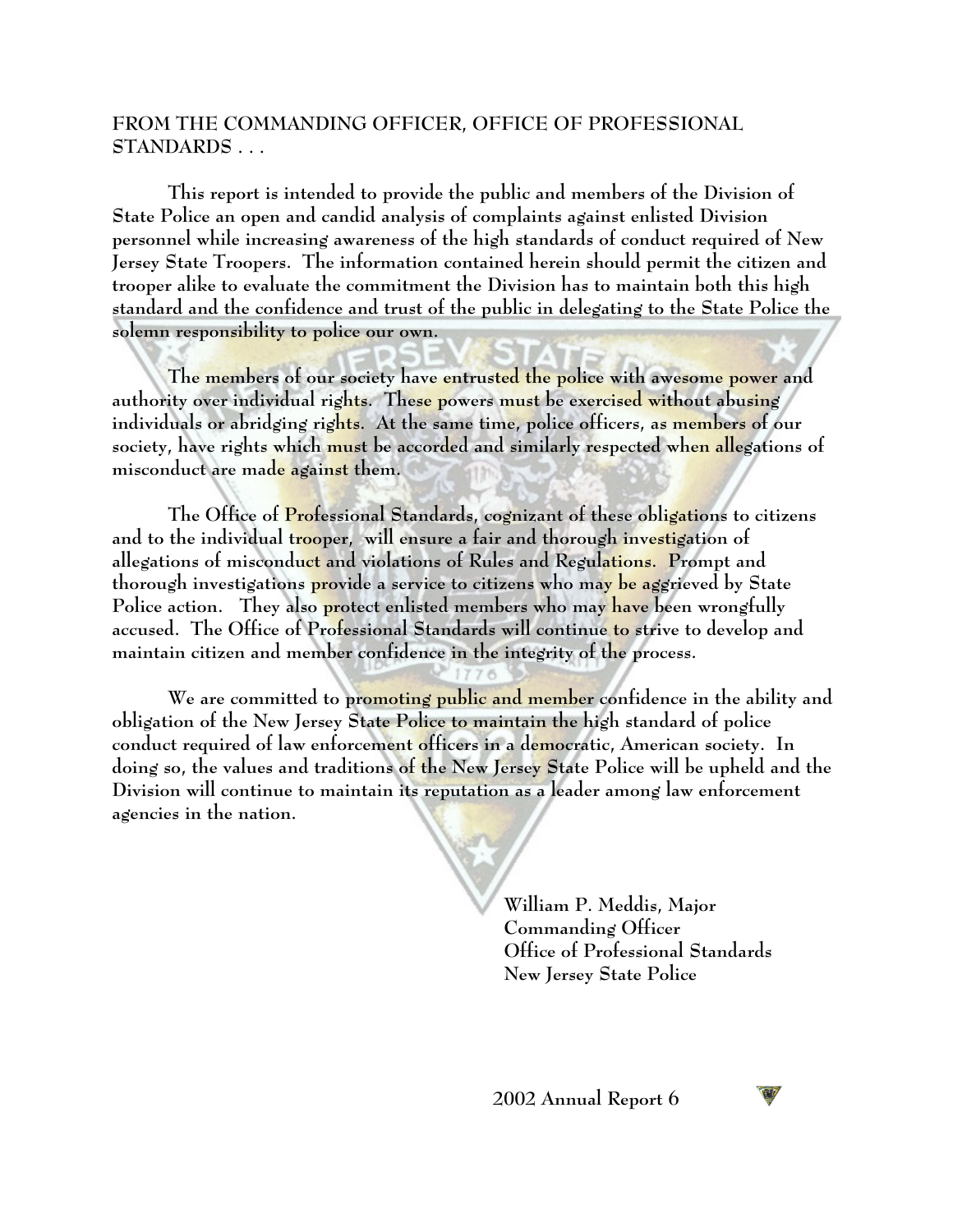# **EXECUTIVE SUMMARY**

**This report is intended to provide the Governor, State Legislature, the citizens of the State of New Jersey, and all other interested parties a brief history of the State Police internal affairs process and a comprehensive look at the disciplinary system employed by the Division. Included in the report are explanations of how the Division receives complaints, classifies the allegations, assigns cases for investigation, and adjudicates substantiated charges against enlisted members. The report also provides overviews of major and minor discipline imposed in 2002 as the result of substantiated allegations, as well as other actions taken by the Division to address aberrant behavior.**

#### **OFFICE OF PROFESSIONAL STANDARDS**

**Prior to 1999, the former Internal Affairs Bureau was charged with investigating and adjudicating complaints against enlisted members of the Division. The Bureau was commanded by a Captain who reported to a Major supervising the Division Staff Section. The Bureau consisted of a total of nineteen persons, sworn and civilian, and was divided into three units. The Investigation Unit was responsible for receiving complaints, classifying allegations, conducting internal investigations, and tracking cases. The unit included seven full-time investigators.**

**In 1999, the Attorney General's Office conducted a review of the Division's disciplinary system. As a result of this review, the Internal Affairs Bureau was reorganized and the Office of Professional Standards was established in May 2000. The investigative and adjudication functions were transferred from the Division Staff Section and placed under the control of a Major reporting directly to the Superintendent. During 2001, the Standing Operating Procedure that governs the Office of Professional Standards was completely revised and the policy was adopted in January 2002. As of December 31, 2002, the Office of Professional Standards consisted of 62 persons. This includes 16 professional support personnel and 46 enlisted members, including 26 full- time, experienced investigators.**

**The Office of State Police Affairs within the Office of the Attorney General was established in 1999 by the Attorney General as an external entity to the State Police that works jointly with the Division reviewing all complaints, investigations, and adjudications handled by the Office of Professional Standards. The Office of State Police Affairs also has the authority and staff to conduct its own investigations as well as to handle matters at the request of the State Police. In addition to the Deputy Attorneys General and State Investigators who staff the Office of State Police Affairs, three enlisted members of the Division are permanently assigned to that office.**

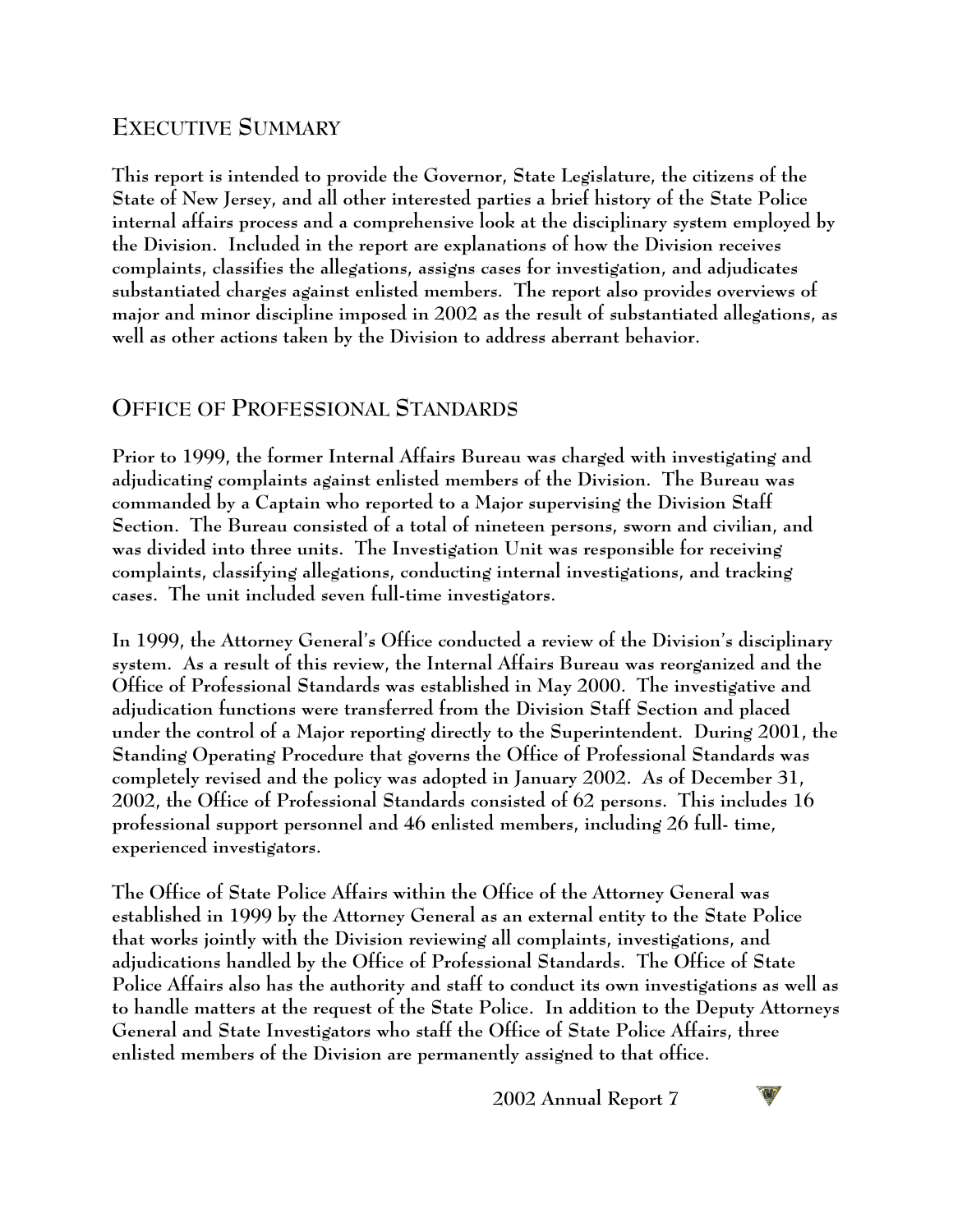**Under the consent decree entered into between the United States and the State of New Jersey on December 30, 1999, federal monitors have access to and the ability to review and request additional work on all internal investigations. The Office of State Police Affairs, the Office of Professional Standards, and the federal monitors continued to work together during 2002 reviewing internal investigations and the disciplinary process. They have endeavored to improve the system even further.**

**The commitment by the State of New Jersey, the Attorney General, and the Superintendent to the most thorough, fair, and efficient system possible is demonstrated by the increase in investigative and support personnel assigned to the Office of Professional Standards and the development and acquisition of a state of the art information technology case tracking system.**

# **STATE POLICE DISCIPLINARY PROCESS**

**The New Jersey Division of State Police is a statewide police organization that provides a full range of police services. During 2002, the sworn complement was 2,783 at its highpoint on March 4, 2002. The civilian complement peaked at 1,454 on January 4, 2002. As in past years, troopers were involved in hundreds of thousands of police/citizen contacts. Many of these interactions were routine. Many involved stressful and critical situations.**

**The disciplinary system of the New Jersey State Police is unique within the state. The New Jersey Supreme Court has recognized:**

**Unlike the comparably routine issues of discipline that might arise in connection with employees in other departments of state government, the discipline of state troopers implicates not only the proper conduct of those engaged in the most significant aspects of law enforcement, involving the public safety and the apprehension of dangerous criminals, but also the overall effectiveness, performance standards, and morale of the State Police. As such, discipline of state troopers involves the most profound and fundamental exercise of managerial prerogative and policy. 1**

**The State Police, as an employer, is made up of over 4,200 employees including the aforementioned sworn members and the Division's civilian professional and support personnel. Due to the unique mission of the State Police, the Office of Professional Standards handles complaints from the public about troopers' conduct, allegations of**

**State of New Jersey v. State Troopers Fraternal Association, 134 N.J. 393, 416 (1993) 1 2002 Annual Report 8** 

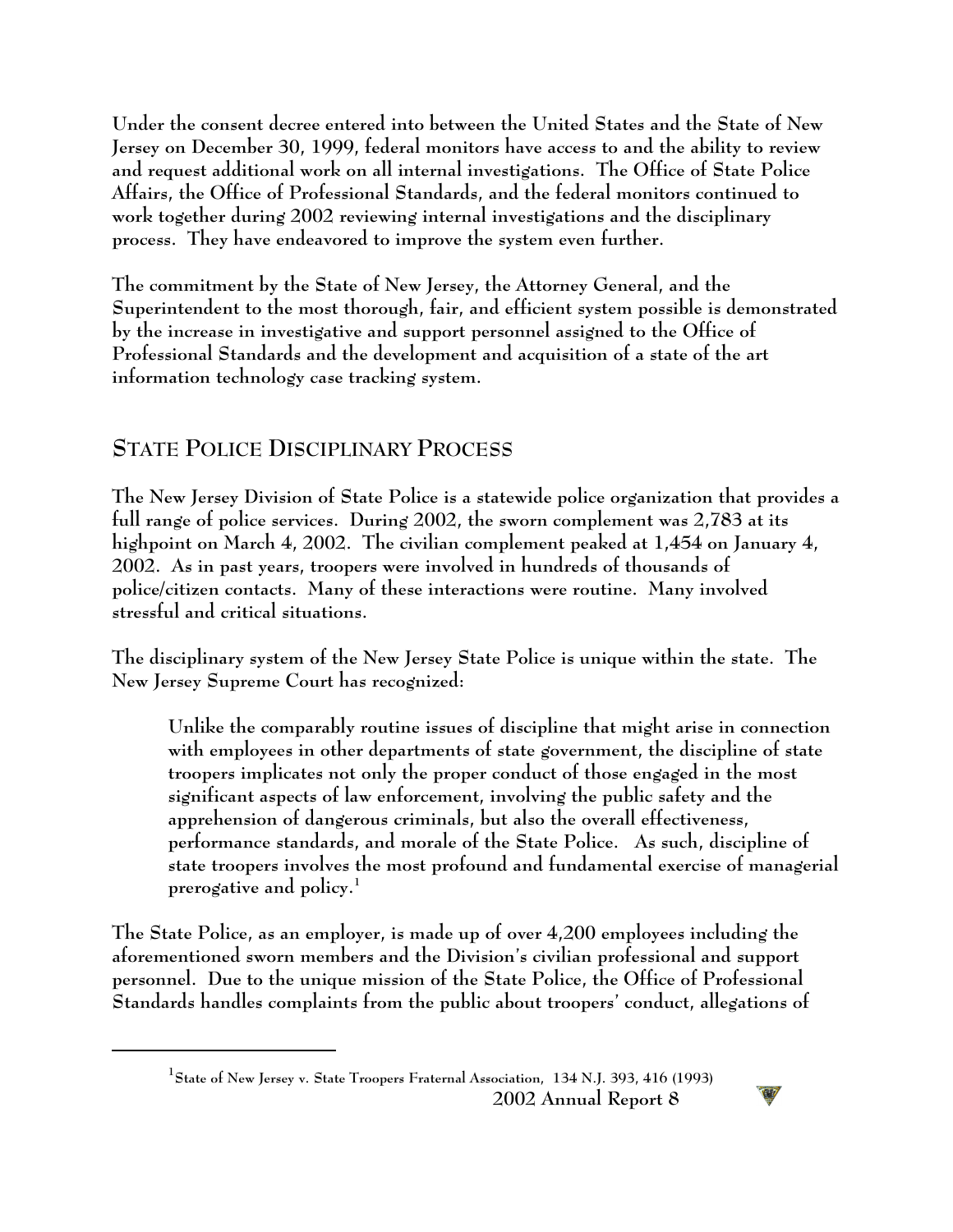**criminal conduct by members, and also adjudicates routine employee discipline handled for other state and local employees as personnel matters under New Jersey Department of Personnel Rules and Regulations.**

**The statistics and cases embodied in this report represent all disciplinary matters involving troopers. It would be inaccurate to attribute the sum of these statistics and cases to allegations arising from citizen complaints alleging line of duty misconduct on the part of a trooper since the statistics also include internally generated allegations of violations of the Division's Rules and Regulations.**

# **COMPLAINT PROCESS**

**The New Jersey State Police accepts, reviews, and responds to all complaints received from the public. Complaints may be made in person at any State Police facility, by telephone or fax, or through the mail. The Office of Professional Standards does not accept direct e-mail complaints, but other state agencies, such as the Office of the Attorney General Citizen Services, sometimes forwards complaints of this nature that they receive. These include anonymous complaints, complaints from third-party witnesses, and complaints from parties not directly involved in the incident from which an allegation arises. Notwithstanding the occurrence of citizens requesting to withdraw a previously made complaint, the investigation is continued with or without the assistance of the citizen making the complaint. The investigative process assesses the propriety of all conduct during the incident in which the alleged misconduct occurred. If during the course of an investigation there is an indication that misconduct occurred other than that alleged, the Division also investigates the additional potential misconduct to its logical conclusion.**

**The Intake Unit of the Office of Professional Standards is responsible for receiving, documenting, processing, classifying, and disseminating all complaints against sworn members of the New Jersey State Police alleging misconduct or violations of State Police Rules and Regulations. This includes complaints made by citizens as well as employment-related disciplinary matters.**

**During 2002, 952 total incidents were reported and classified compared to 886 incidents in 2001, 716 incidents in 2000, 524 incidents in 1999, and 401 incidents in 1998. Please refer to the table on the following page. This represents a 7% increase in the number of complaints received in the year 2002 over those received in the year 2001.**

**The increase in the number of complaints may be attributed in some part to the continued media attention the State Police receives. Additionally, the aggressive**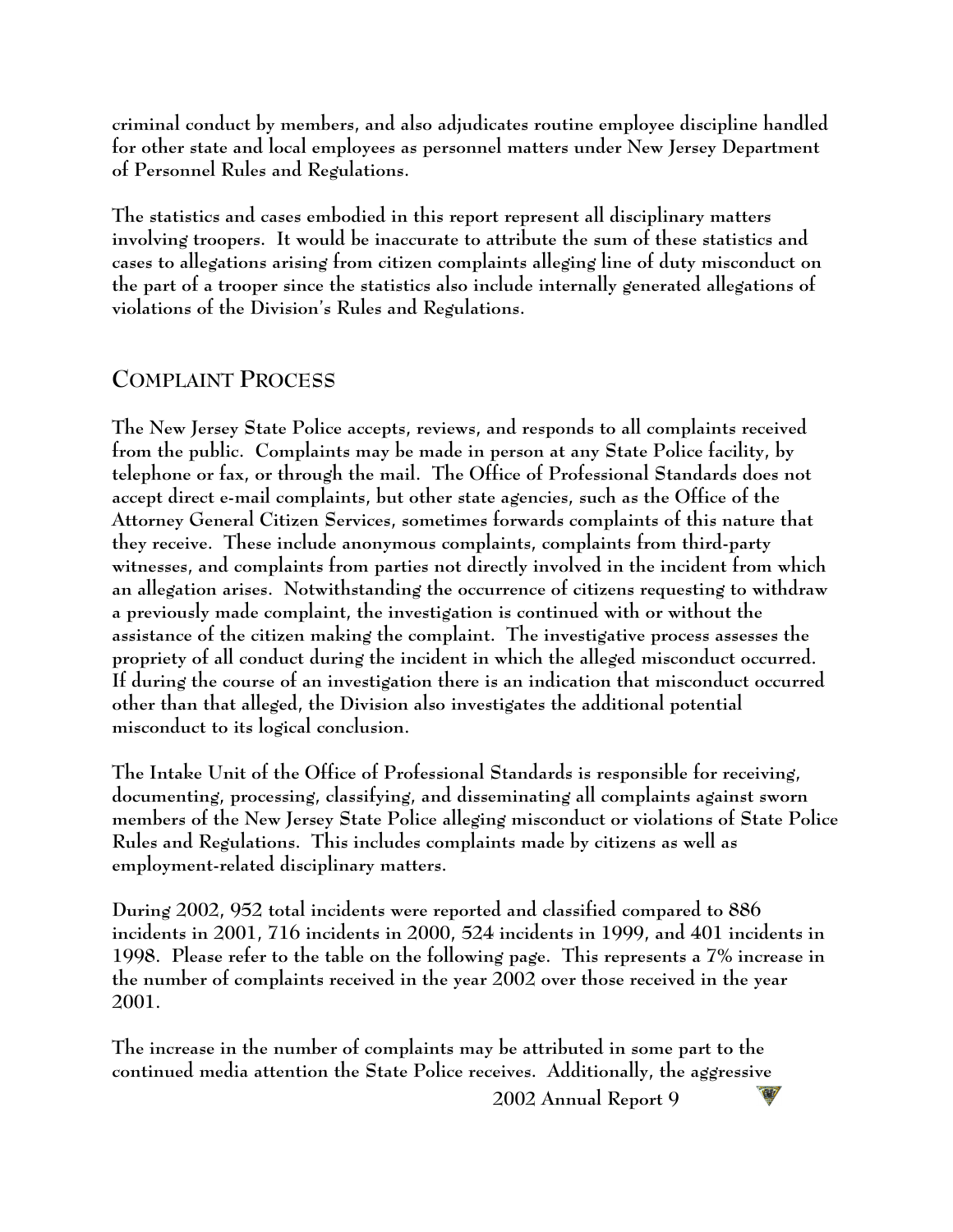**outreach campaign initiated in late 1999 educating the public as to how to make a complaint against or submit a compliment for a member of the Division was continued in 2002. Posters and signs describing the complaint process can be found in every State Police facility and state operated highway service area. In addition, every on-duty member interacting with the public carries informational brochures and compliment/complaint forms which must be provided to anyone who objects to the trooper's conduct.** 

**Also, during 1999, the State Police instituted and advertised a toll-free hot line available twenty-four hours which goes directly to the Office of Professional Standards.** 



#### **Five Year Comparison of Number of Incidents Reported**

**2002 Annual Report 10** 

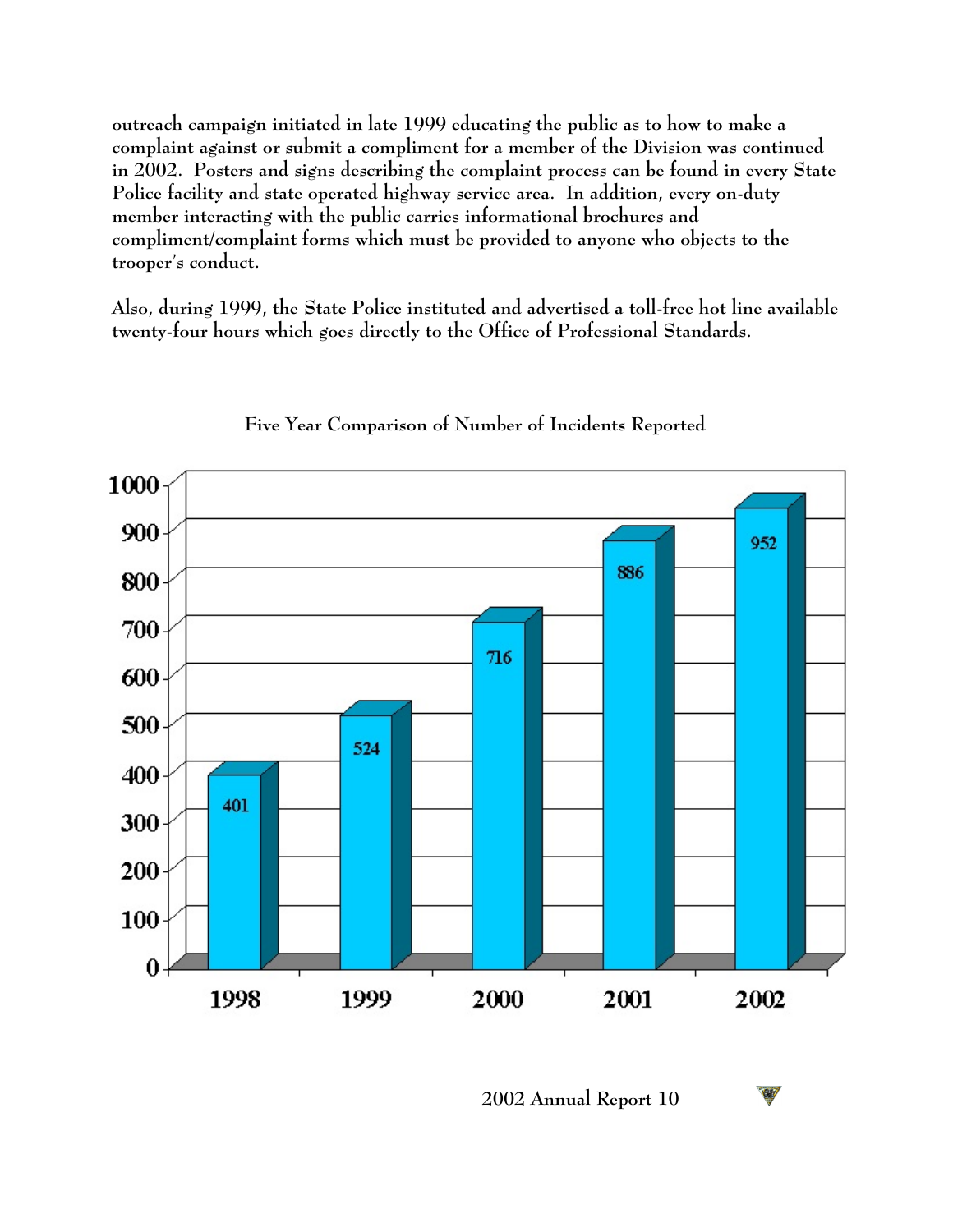**Finally, the Office of State Police Affairs within the Office of the Attorney General, external to the State Police, accepts and investigates complaints while providing an alternative to citizens concerned about complaining directly to the State Police. Each of these initiatives has provided citizens significantly more opportunities to provide feedback, compliments, or complaints about the operation of the Division and its personnel. These efforts continued throughout 2002. Therefore, an increase in the number of complaints is a logical outcome of these efforts.**

#### **CLASSIFICATION OF REPORTED INCIDENTS**

**Before January 2002, complaints that were received by the former Internal Affairs Bureau and the current Office of Professional Standards were reviewed and classified as Misconduct, Administrative, or EEO/AA matters referred to the Office of Professional Standards for disciplinary action. In January 2002, the revised Standing Operating Procedure governing the classification of complaints was adopted. A fourth classification, Performance, was added. Since the adoption of the revised Standing Operating Procedures, minor infractions and inadvertent procedural violations that were previously considered Misconduct are now classified as "Performance Issues."**

#### **MISCONDUCT**

**When incidents are reported to the Office of Professional Standards, they are placed in one of four categories after being reviewed by the Commanding Officer. If the Division receives a complaint that a trooper has committed a serious, willful, or wanton violation of the Division's Rules and Regulations, Standing Operating Procedures, or any applicable federal or state statutes, the matter is classified as Administrative Misconduct, and an Internal Investigation is initiated.**

#### **PERFORMANCE**

**Performance is a new category introduced in January 2002 with the adoption of the revised Standing Operating Procedure governing incident classification. When a complaint is reviewed and it is determined that an enlisted member of the Division committed a minor infraction, the matter is classified as a "Performance Issue." These matters are returned to the member's command for resolution. The command is required to assign a supervisor not in the member's direct chain of command to handle the complaint. The supervisor is required to submit a Performance Incident Disposition Report to the Office of Professional Standards through his/her chain of command detailing the corrective actions taken to resolve the issue.**

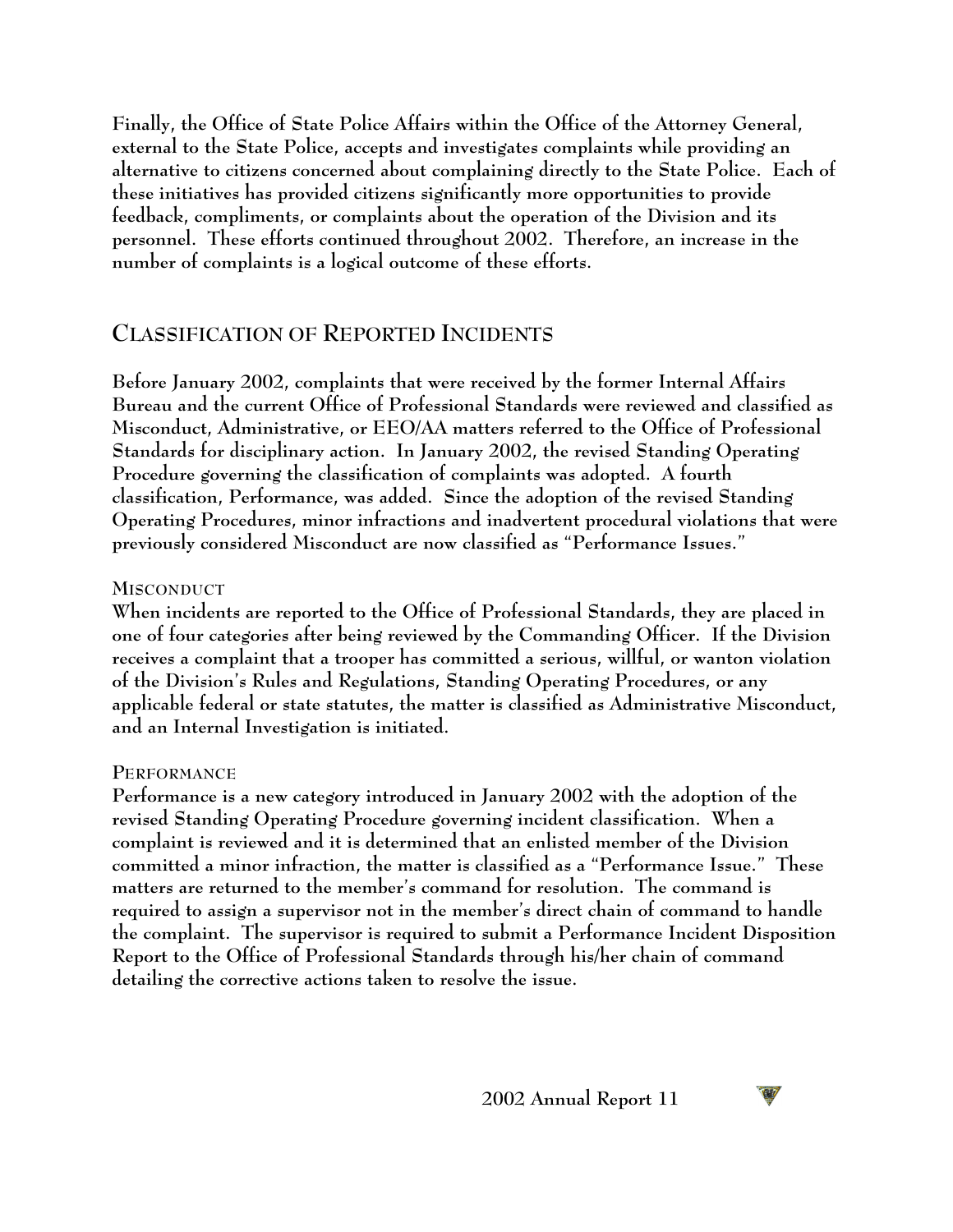#### **ADMINISTRATIVE**

**When the reported incident does not infer a trooper has violated any of the Division's Rules and Regulations, Standing Operating Procedures, or applicable federal or state laws, the incident is classified as an Administrative matter.**

**EEO/AA INVESTIGATION FORWARDED TO O.P.S. FOR DISCIPLINARY ACTION When the Division's Equal Employment Opportunity/Affirmative Action Bureau conducts an investigation and allegations are substantiated against enlisted members of the Division, those cases are forwarded to the Office of Professional Standards for disciplinary action.**

|                                                                    | 1998 | 1999     | 2000 | 2001           | 2002           |
|--------------------------------------------------------------------|------|----------|------|----------------|----------------|
| <b>MISCONDUCT</b>                                                  | 224  | 357      | 580  | 642            | 391            |
| PERFORMANCE                                                        |      |          |      |                | 262            |
| <b>ADMINISTRATIVE ISSUES</b>                                       | 176  | 167      | 128  | 239            | 294            |
| <b>EEO/AA INVESTIGATIONS FORWARDED</b><br>TO O.P.S. FOR DISCIPLINE |      | $\theta$ | 8    | $\overline{5}$ | $\overline{5}$ |
| <b>TOTALS</b>                                                      | 401  | 524      | 716  | 886            | 952            |

**FIVE YEAR BREAKDOWN OF INCIDENT CLASSIFICATIONS**

**In 2002, 262 cases that would have previously been considered Misconduct were classified as Performance Issues. In addition, 391 matters were classified as Misconduct. The total of these two categories, 653 cases, required management intervention on the part of the Division. For the purposes of the chart displayed on the next page, the cumulative number of Performance Issues and Misconduct Complaints is being used. Of the 653 combined cases, 512 (78%) were initiated by the public and 141 (22%) were internally generated.** 

**In 2001, of the 642 misconduct complaints received and processed, 518 (81%) were initiated by members of the public and 124 (19%) were initiated internally.**

**Of the 580 misconduct complaints received and processed in 2000, 465 (80%) were initiated by members of the public, and 115 (20%) were initiated internally.**

**In 1999, of the 357 total misconduct complaints, 250 (70%) were initiated by members of the public and 107 (30%) were initiated internally.** 

**Of the 224 total misconduct complaints initiated in 1998, 162 (72%) were initiated by members of the public and 62 (28%) were initiated internally.**

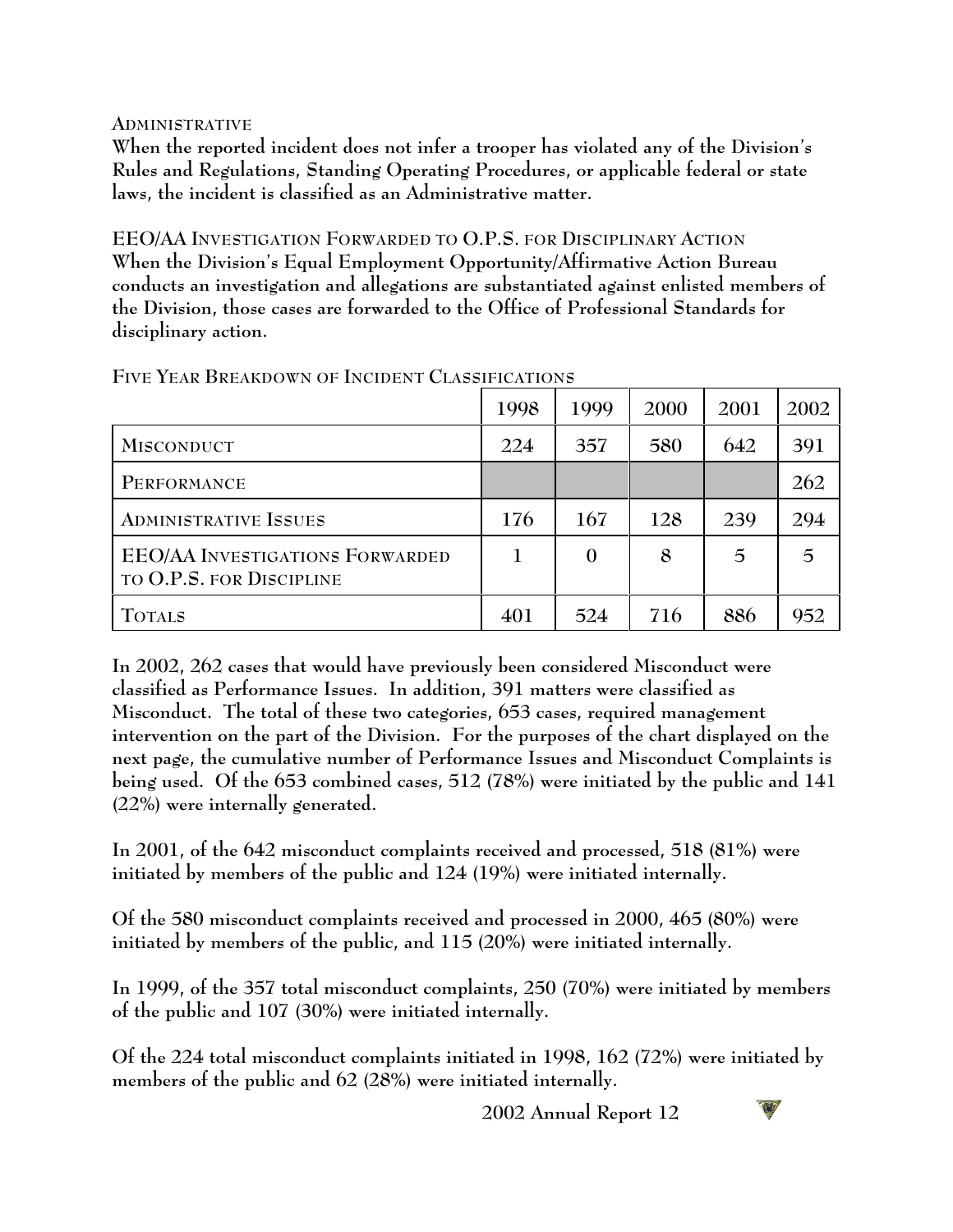

#### **FIVE YEAR COMPARISON OF COMPLAINT SOURCES**

# **CRIMINAL PROCEEDINGS INVOLVING DIVISION MEMBERS**

**The Office of Professional Standards investigates all matters where a member of the State Police has become the subject of a criminal proceeding. Criminal proceedings arise in a variety of ways. They can be initiated as a result of an investigation by Office of Professional Standards personnel; they may be the result of state or federal criminal investigations; they may arise from off-duty matters; or they may be the result of counter-complaints filed against a trooper by a defendant after the defendant has been arrested or charged by a trooper. Each matter represented below is the subject of a pending internal investigation.**

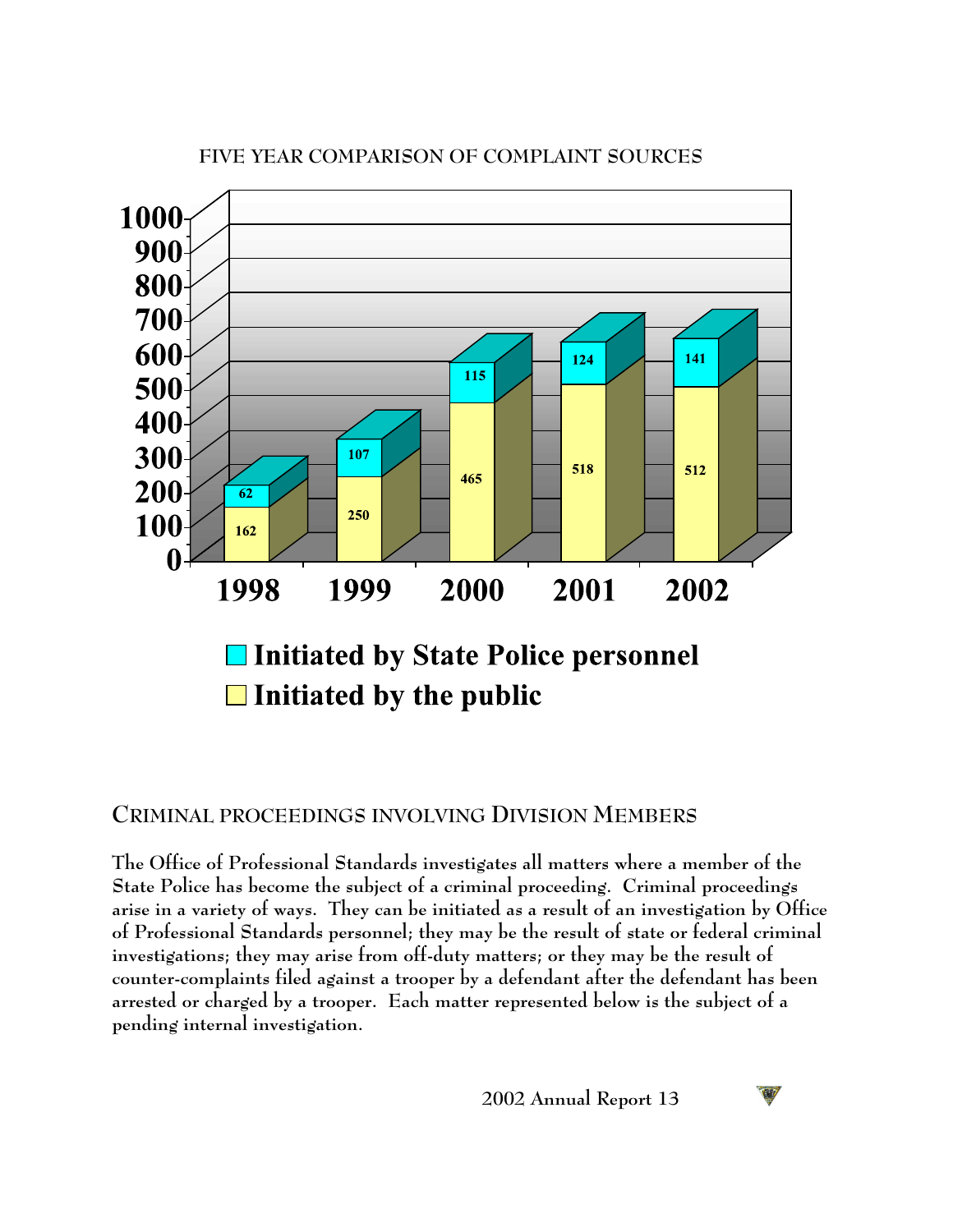**Between January 1, 2002, and December 31, 2002, the following criminal complaints were signed or were pending against members of the Division:**

#### **LINE OF DUTY: CITIZEN INITIATED CRIMINAL MATTERS**

**On occasion, criminal charges are filed against members of the Division for incidents alleged to have occurred on-duty. Most are filed by individuals (not law enforcement agencies) who were charged with motor vehicle and/or criminal offenses by the members. These cases are reviewed and a determination is made that the members' actions were within the scope of their official duties and legally defendable.** 

**During 2002, one member was charged with Harassment by a motorist to whom he had issued a motor vehicle summons. The charge was Administratively Dismissed.**

#### **ON-DUTY CONDUCT: STATE POLICE OR OTHER LAW ENFORCEMENT AGENCY INITIATED PROCEEDINGS**

**In some cases a member is criminally charged for on-duty conduct by the State Police or another law enforcement agency and/or there has not been a finding that the member's behavior was within the scope of the member's official duties.**

**During 2002, one member was charged with Official Misconduct by the Hunterdon County Prosecutor's Office. It is alleged that the member engaged in inappropriate sexual conduct while on-duty. As a result of the publicity generated by this case, two other victims have come forward and made similar allegations against the same member. The matter is pending court.**

**OFF-DUTY CONDUCT** 

**These cases represent criminal or disorderly persons offenses filed against Division members acting in an off-duty capacity and not related in any way to the performance of their State Police duties. During 2002, the following off-duty incidents were investigated:**

**Member was charged with Theft. The charge was Administratively Dismissed.**

**Member was charged with Harassment. This charge was Administratively Dismissed.**

**Member was charged with Endangering the Welfare of Children and Official Misconduct. The matter was referred to the Office of the Attorney General. The**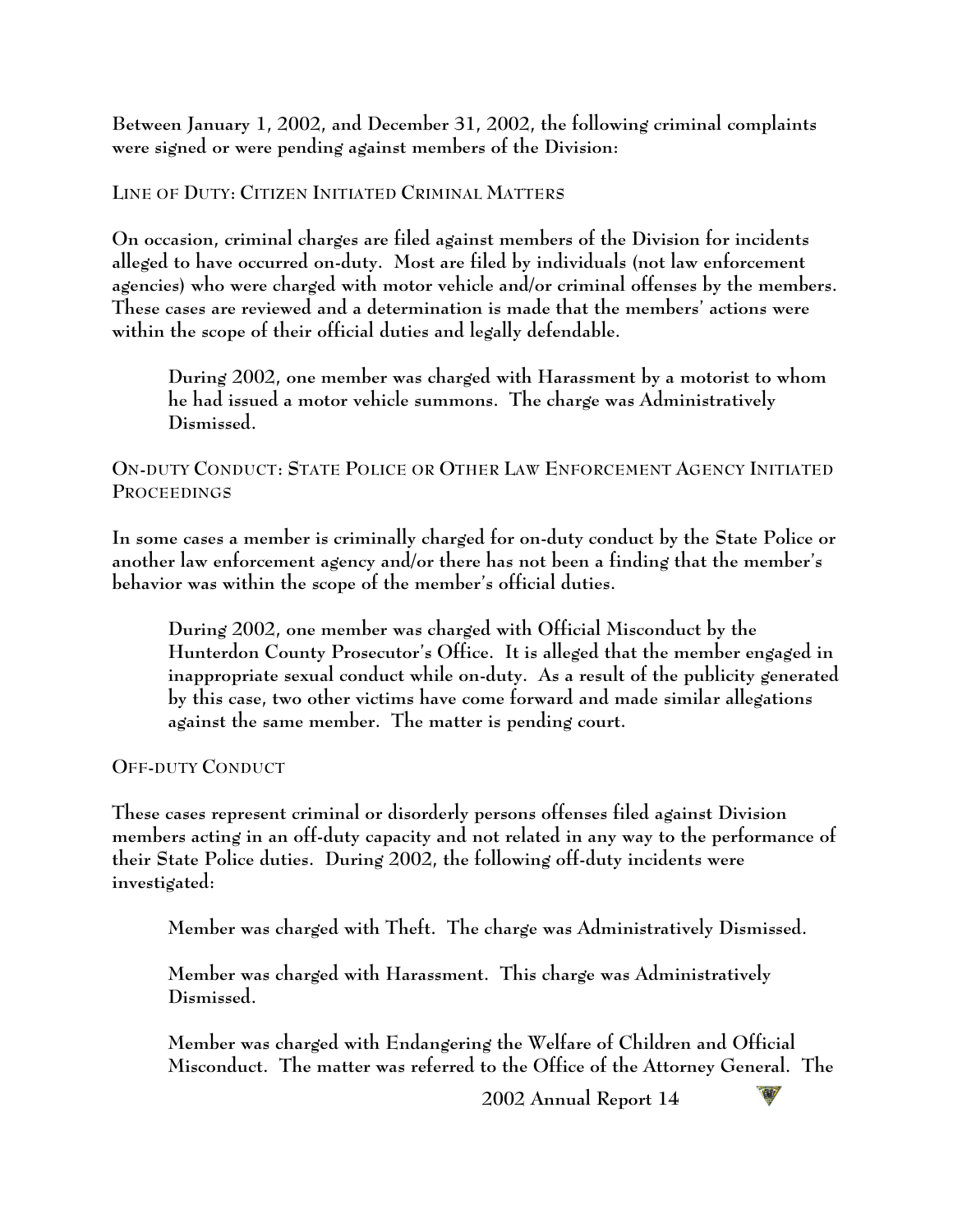**member retired from the Division effective August 1, 2002, prior to the adjudication of the criminal charges.**

**Member was charged with violating a municipal ordinance, Acting in an Indecent Manner. The member pled Guilty in municipal court on September 23, 2002.**

**Five members were charged with Simple Assault (Domestic Violence) in separate incidents. These charges were Administratively Dismissed.**

**Member was charged with Filing False Police Reports and Engaging in Prohibited Sexual Activity. The member pled Not Guilty, and the charges are pending court.**

#### **ASSIGNMENT OF INVESTIGATIONS**

**Of the 391 misconduct cases assigned in 2002, 275 were assigned to Internal Affairs Investigation Bureau investigators, eight were referred to the Office of State Police Affairs for investigation, and 108 were assigned to other State Police supervisory personnel for investigation.**

#### **ALLEGATIONS AND OUTCOMES**

**All complaints are categorized based on the alleged offense. As of September 1, 2000, completed investigations, upon review by the Superintendent, are determined to have one of the following four dispositions:**

| <b>SUBSTANTIATED</b> | an allegation is determined to be "substantiated" if a<br>preponderance of the evidence shows a member<br>violated State Police rules, regulations, protocols,<br>standing operating procedures, directives, or training                       |
|----------------------|------------------------------------------------------------------------------------------------------------------------------------------------------------------------------------------------------------------------------------------------|
| <b>UNFOUNDED</b>     | an allegation is determined to be "unfounded" if a<br>preponderance of the evidence shows that the alleged<br>misconduct did not occur.                                                                                                        |
| <b>EXONERATED</b>    | an allegation is determined to be "exonerated" if a<br>preponderance of the evidence shows the alleged<br>conduct did occur but did not violate State Police<br>rules, regulations, standing operating procedures,<br>directives, or training. |

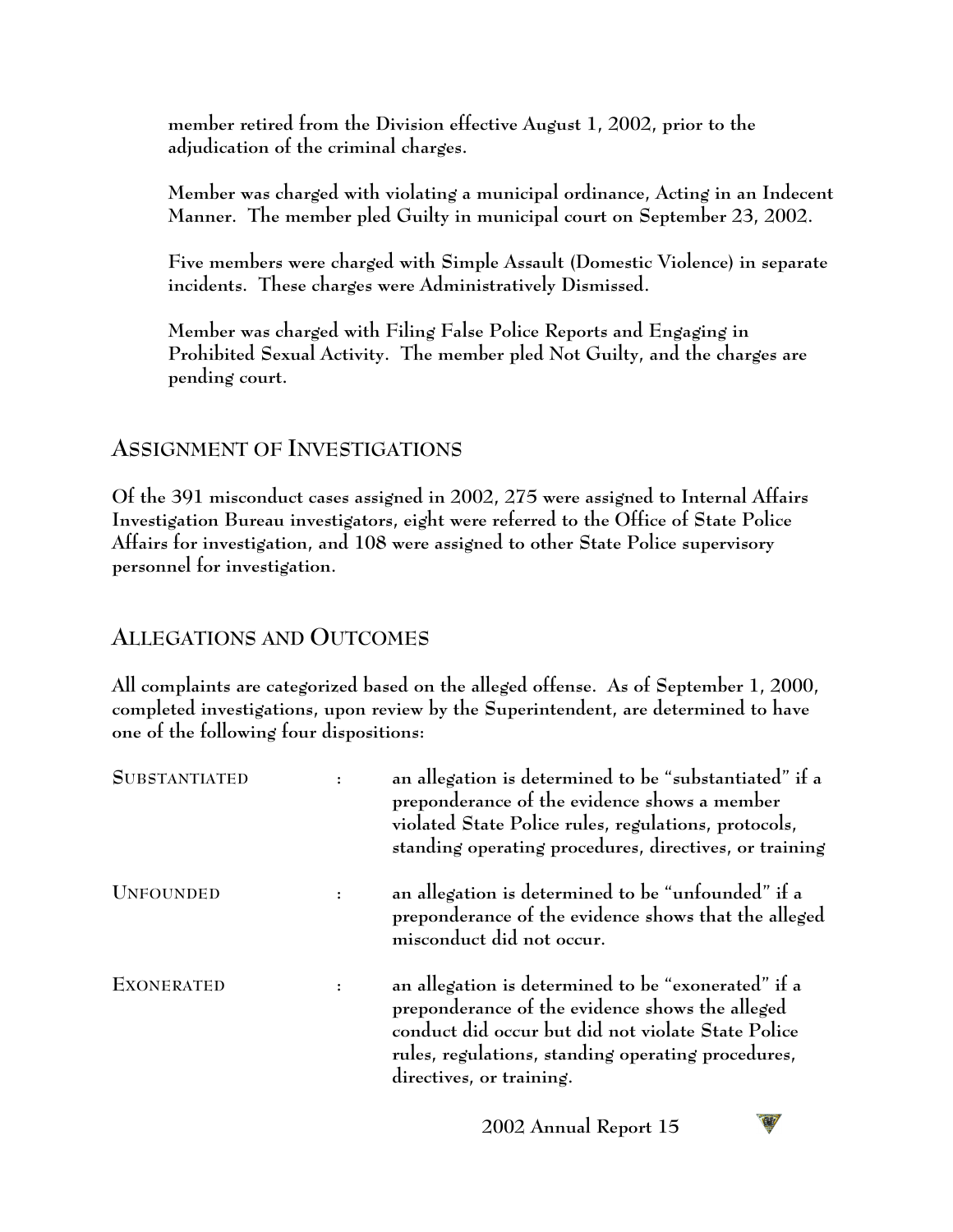**INSUFFICIENT EVIDENCE : an allegation is determined to be "insufficient evidence" where there is insufficient evidence to decide whether the alleged act occurred.**

# **CASES COMPLETED IN 2002**

**One of the major 2002 initiatives of the Office of Professional Standards was to address the issue of timeliness with regard to the Division's disciplinary process. On January 11, 2002, there were 707 active Internal Investigations. In addition, there were 132 cases in the review process. As of December 31, 2002, the Office of Professional Standards completed 935 cases, some dating back to 1997. Cases are considered complete when it has been determined no further action is to be taken, or when disciplinary action has been imposed.** 

**Of the 935 investigations completed in 2002, 687 (74%) were the result of citizen complaints. Of these cases, 119 (17%) resulted in substantiated primary or secondary allegations.**

**Of the 935 internal investigations completed in 2002, 248 (26%) were the result of internally generated complaints. Of these cases, 121 (48%) resulted in substantiated primary or secondary allegations.**

**Of the 935 completed investigations in 2002, 240 (25%) resulted in a substantiated original allegation or secondary allegations.**

**The total of 935 completed investigations included 2 (0.2%) from 1997, 14 (1.5%) from 1998, 72 (7.7%) from 1999, 161 (17.2%) from 2000, 498 (53.3%) from 2001, and 188 (20.1%) from 2002.**

**The following table represents case level findings and actions taken for the 935 cases closed in 2002. Cases were classified according to the most serious allegation in that case, and the disciplinary action reported is the result of that substantiated allegation. The number of disciplinary actions is commensurate with the number of cases where there were substantiated allegations. Secondary allegations and multiple principals are not addressed in this table.**

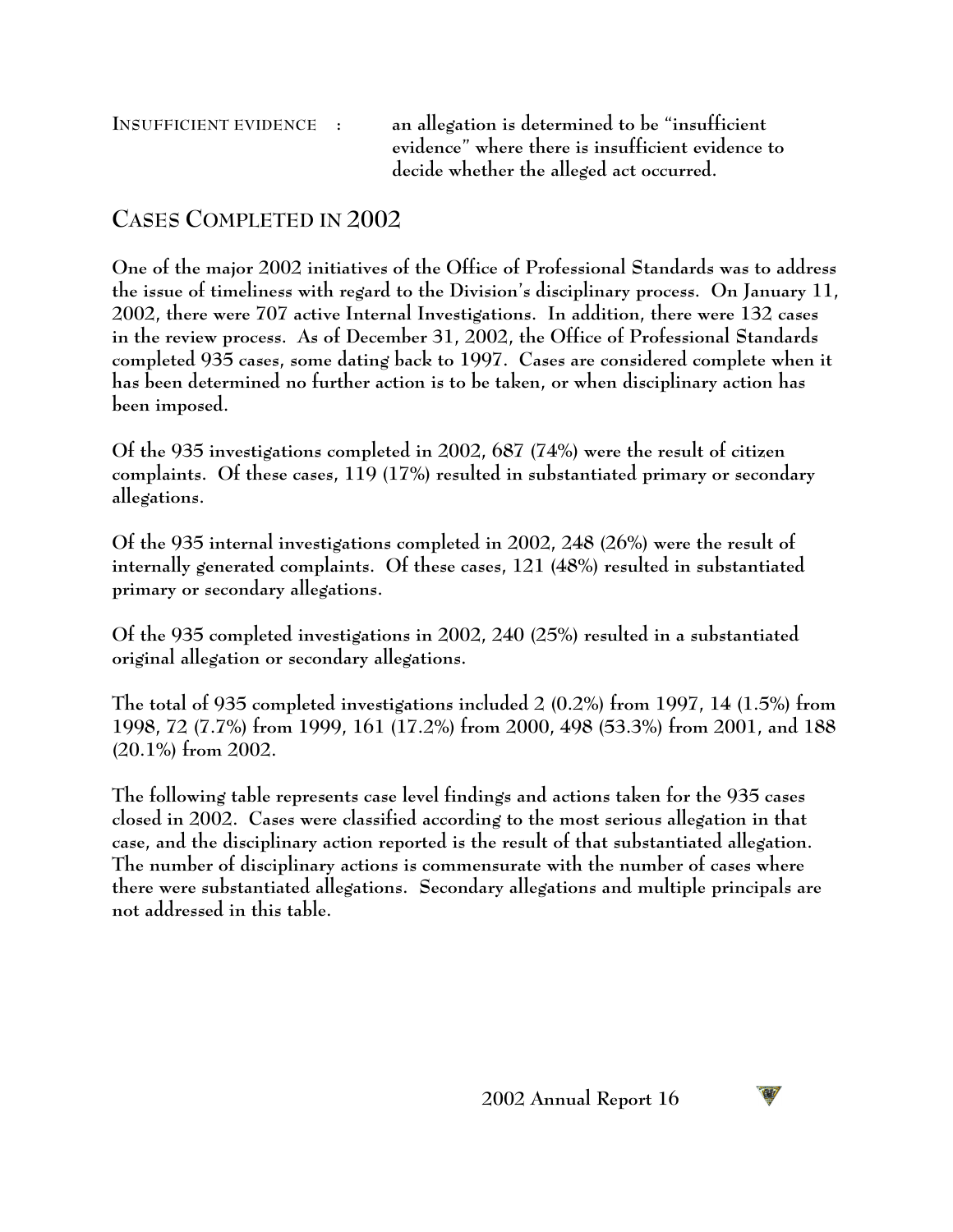# **SUMMARY OF COMPLETED CASES REPORTING PERIOD: JANUARY 1, 2002 THROUGH DECEMBER 31, 2002**

| Cases Completed by Category in Year 2002    |                                           |                                 |                                          |                                          |                                |  |  |  |
|---------------------------------------------|-------------------------------------------|---------------------------------|------------------------------------------|------------------------------------------|--------------------------------|--|--|--|
| Complaint<br>Classification                 | Counseling/<br>Written Warnings<br>Issued | Written<br>Reprimands<br>Issued | Summary<br>Disciplinary<br>Hearings Held | General<br>Disciplinary<br>Hearings Held | No Further Action <sup>2</sup> |  |  |  |
| Improper Search                             | $\,1\,$                                   | $\overline{4}$                  |                                          |                                          | 17                             |  |  |  |
| Theft                                       |                                           |                                 | $\mathbf 1$                              |                                          | $\bf 4$                        |  |  |  |
| Assault                                     |                                           | $\mathbf 1$                     | $\mathbf 2$                              | $\mathbf{3}$                             | 50                             |  |  |  |
| <b>Excessive Force</b>                      |                                           |                                 |                                          |                                          | 32                             |  |  |  |
| Differential<br>Treatment                   |                                           |                                 |                                          |                                          | 184                            |  |  |  |
| Other<br>Harassment                         | $\mathbf{1}$                              |                                 |                                          |                                          | 40                             |  |  |  |
| Domestic<br>Violence                        |                                           | $\sqrt{2}$                      | $\overline{a}$                           | $\sqrt{2}$                               | 21                             |  |  |  |
| Drug Violation                              |                                           |                                 |                                          | $2^3$                                    | $\mathbf 1$                    |  |  |  |
| Alcohol Violation                           |                                           |                                 |                                          | $\mathbf{4}^4$                           | $\sqrt{2}$                     |  |  |  |
| Failure to<br>Perform Duty                  | 10                                        | 27                              | $\overline{\textbf{1}}$                  | 5                                        | 58                             |  |  |  |
| Driving Violation                           |                                           | $\mathbf{3}$                    |                                          | $\mathbf 1$                              | 50                             |  |  |  |
| Attitude and<br>Demeanor                    | $\sqrt{2}$                                | $\sqrt{2}$                      | $\sqrt{2}$                               |                                          | $101\,$                        |  |  |  |
| $\lceil \text{Admin.} \rceil$<br>Violations | $17\,$                                    | $17\,$                          | $\overline{a}$                           | $\mathbf 1$                              | 32                             |  |  |  |
| Other                                       | $10\,$                                    | 22                              | $\bf 8$                                  | $\mathbf{3}$                             | 179                            |  |  |  |
| <b>TOTALS</b>                               | $\bf 41$                                  | ${\bf 78}$                      | $24\,$                                   | 21                                       | $771\,$                        |  |  |  |

 $^2$  Includes cases closed as Insufficient Evidence, Unsubstantiated, Unfounded, Exonerated, and **Administratively Closed**



**Two members resigned prior to the imposition of discipline. 3**

**Two members resigned prior to the imposition of discipline. 4**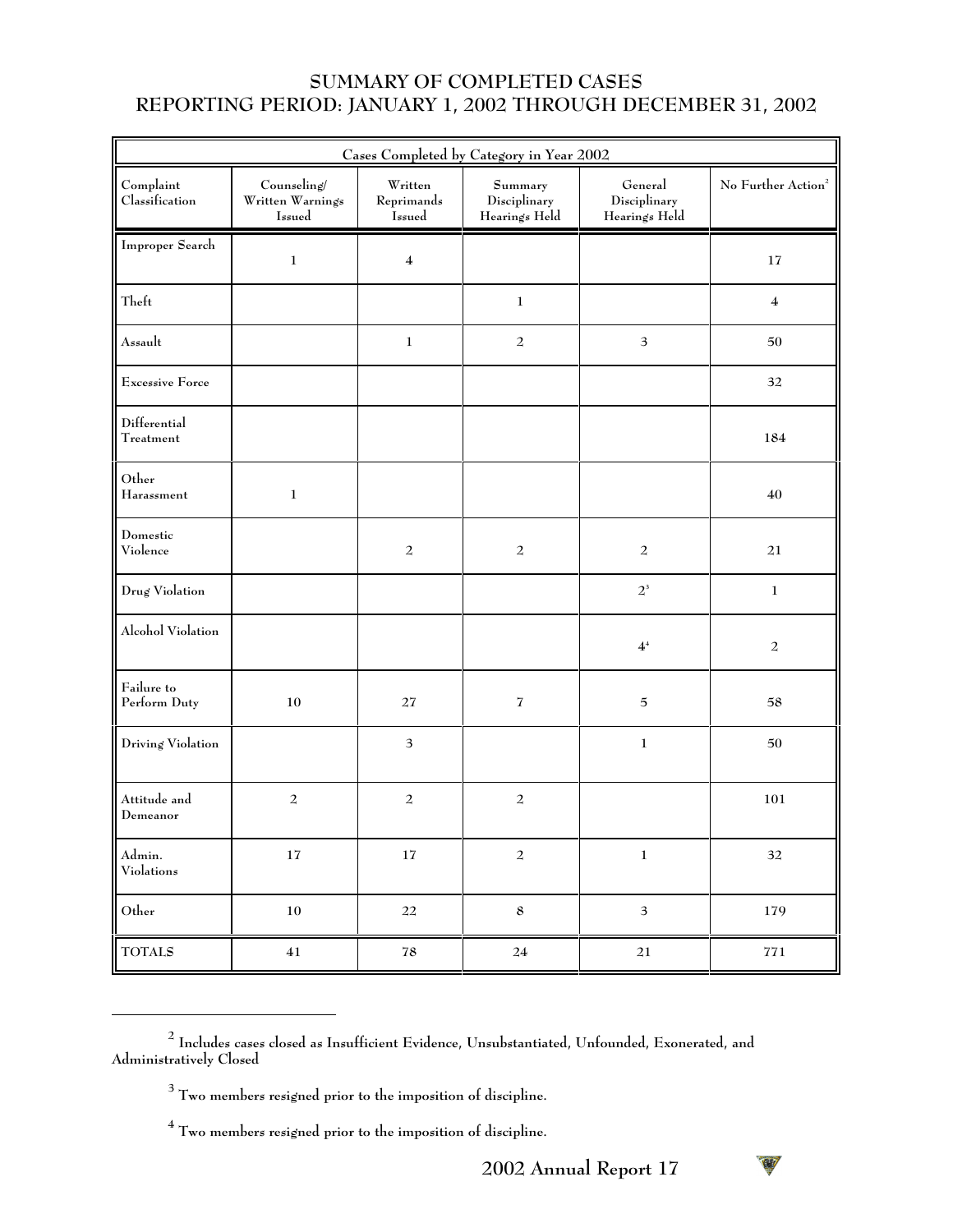# **MISCONDUCT INVESTIGATIONS OPENED IN 2002**

**There were 391 misconduct investigations opened in 2002. Of these cases, 280 were initiated as the result of citizen complaints and 111 cases were opened because of complaints made by State Police supervisors or other members.** 

**Of the 280 citizen initiated investigations, 16 (6%) remain active, 102 (36%) are in the review process or pending discipline, 155 (56%) have been completed, and 7 (2%) have been suspended pending court action or other administrative action.**

**Of the 111 complaints initiated by State Police supervisors or members, 6 (5%) remain active, 40 (36%) are in the review process or pending discipline, 63 (57%) have been completed, and 2 (2%) have been suspended pending court action or other administrative action. Of the 63 completed, 39 (61%) resulted in substantiated primary or secondary allegations.**

#### **SUMMARY OF NEW COMPLAINTS**

**The following table summarizes the total number of complaints received by the Office of Professional Standards during the year 2002 that resulted in Internal Investigations, the origin of the complaints, the total number of Principals (members of the Division who have been identified as the subjects of the investigations), and the general categories of the allegations.<sup>5</sup>**



**Note: The intake and disposition of complaints is an ongoing process. During investigations matters may 5 be reclassified. During the year, the Division also reports case data to the federal monitors as well as to the Office of the Attorney General which each publish case data. Due to the fluid nature of the handling of these matters, slight numerical differences may exist if the reports are compared.**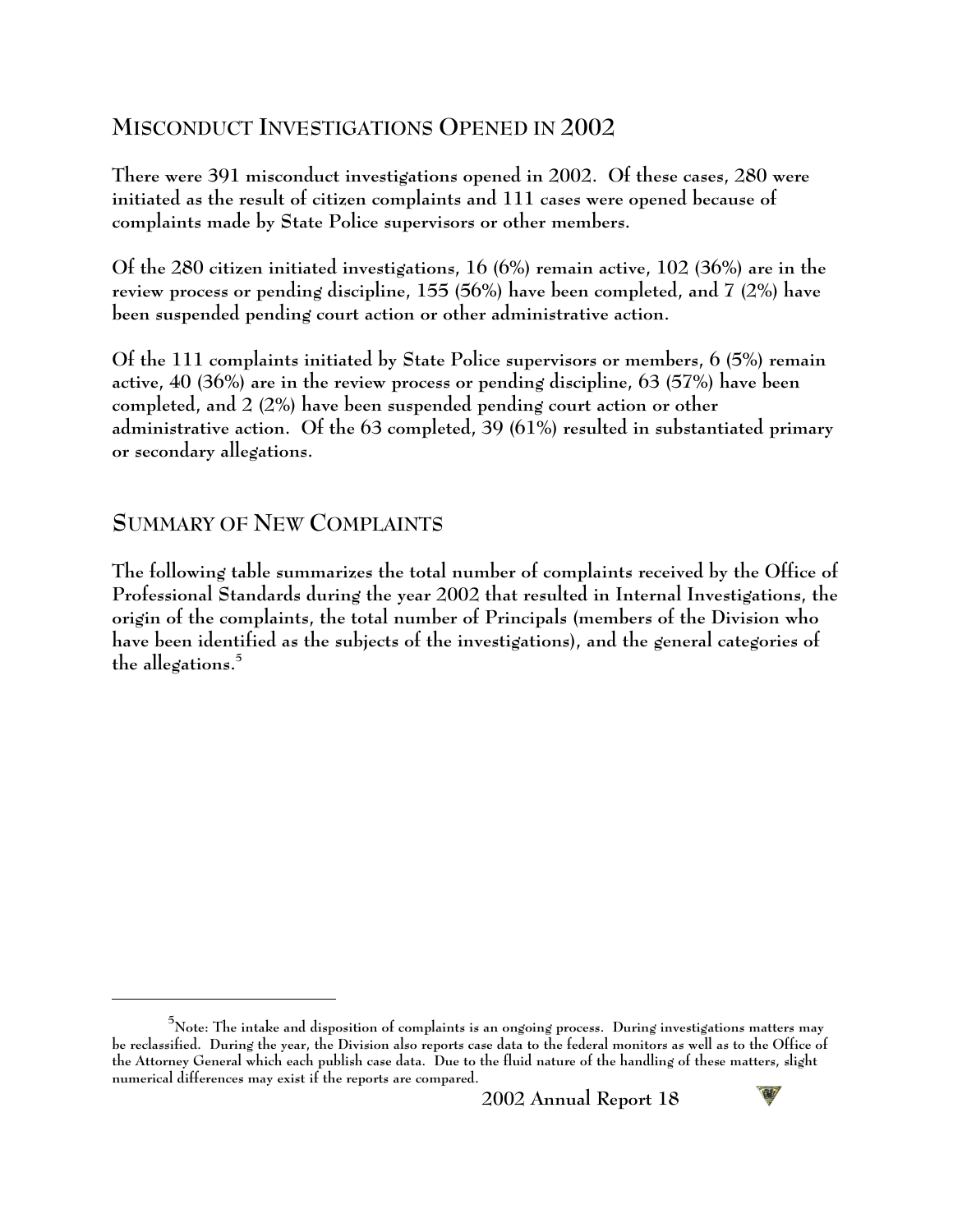# **SUMMARY OF NEW COMPLAINTS REPORTING PERIOD: JANUARY 1, 2002 THROUGH DECEMBER 31, 2002**

| 2002 Cases Received by Category for Internal Investigation |                         |                         |                         |  |  |
|------------------------------------------------------------|-------------------------|-------------------------|-------------------------|--|--|
| Complaint<br>Classification                                | Origin                  | Principals              |                         |  |  |
|                                                            | Public                  | SP                      |                         |  |  |
| Improper Search                                            | 11                      | $\mathbf{1}$            | 27                      |  |  |
| Theft                                                      | 3                       | $\mathbf 1$             | $\overline{\mathbf{4}}$ |  |  |
| Assault                                                    | $10\,$                  | $\,1$                   | 20                      |  |  |
| Excessive Force                                            | 26                      | $\mathfrak{Z}$          | 58                      |  |  |
| Differential Treatment                                     | 77                      | $\boldsymbol{2}$        | 101                     |  |  |
| Other Harassment                                           | $\boldsymbol{9}$        | $\mathbf 1$             | 19                      |  |  |
| Domestic Violence                                          | 21                      |                         | 21                      |  |  |
| Drug Violation                                             | 1                       |                         | $\overline{a}$          |  |  |
| Alcohol Violation                                          | $\mathbf 1$             | $\overline{\mathbf{4}}$ | $\overline{\mathbf{Z}}$ |  |  |
| Failure to Perform<br>Duty                                 | 24                      | 25                      | 89                      |  |  |
| Driving Violation                                          | $\overline{\mathbf{I}}$ | $\overline{\mathbf{4}}$ | 12                      |  |  |
| Attitude and Demeanor                                      | 17                      | $\mathbf{1}$            | 20                      |  |  |
| Admin. Violations                                          | 3                       | 36                      | 49                      |  |  |
| Other                                                      | 70                      | 32                      | 137                     |  |  |
| <b>TOTALS</b>                                              | 280                     | 111                     | 566                     |  |  |

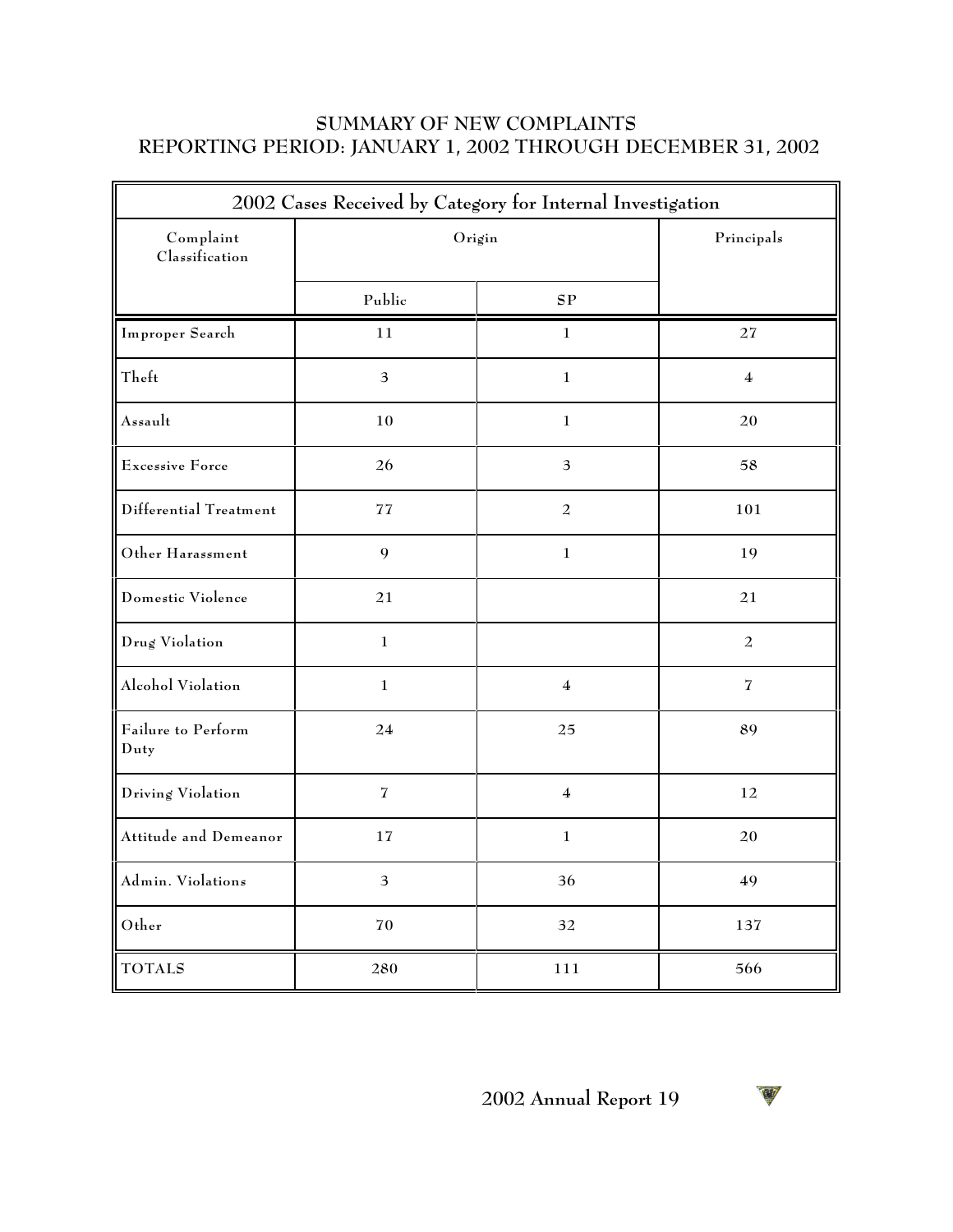# **MAJOR CASE OVERVIEW**

**During 2002, a small number of the Division's enlisted personnel were involved with allegations of serious misconduct. These included administrative violations, violations of the public trust, and, in some cases, criminal allegations. The Office of Professional Standards has initiated investigations into these violations which have resulted in the suspension of four Division members pending the completion of the investigation and disposition of the allegations.<sup>6</sup>**

# **MAJOR INVESTIGATION SYNOPSIS**

#### **CRIMINAL VIOLATIONS**

**An investigation was initiated based on a report received from the Hunterdon County Prosecutor's Office. A member was suspended without pay and allowances after he was charged with Official Misconduct. The charge arose out of allegations the member engaged in inappropriate sexual conduct while on duty. This matter is pending court action.**

**An investigation was initiated into the conduct of an off-duty member. The member has been charged with filing a false police report after he provided false information to a local police department investigating a reported car jacking. This matter is pending court action.**

**An investigation was initiated into an allegation that senior members were harassing or hazing junior members. This investigation is ongoing.**

# **COMPLETED DISCIPLINE**

**The State Police disciplinary system provides for three formal dispositions of substantiated violations of Rules and Regulations. They are:**

| <b>GENERAL DISCIPLINARY HEARING</b> |  | may result in termination, suspension of<br>any duration imposed by the<br>Superintendent, and/or a reduction in<br>rank and/or grade |  |  |
|-------------------------------------|--|---------------------------------------------------------------------------------------------------------------------------------------|--|--|
| SUMMARY DISCIPLINARY HEARING        |  | may result in a suspension of up to 30<br>days                                                                                        |  |  |

 $^6$ Please note that one case may appear in more than one category within this report. **2002 Annual Report 20** 

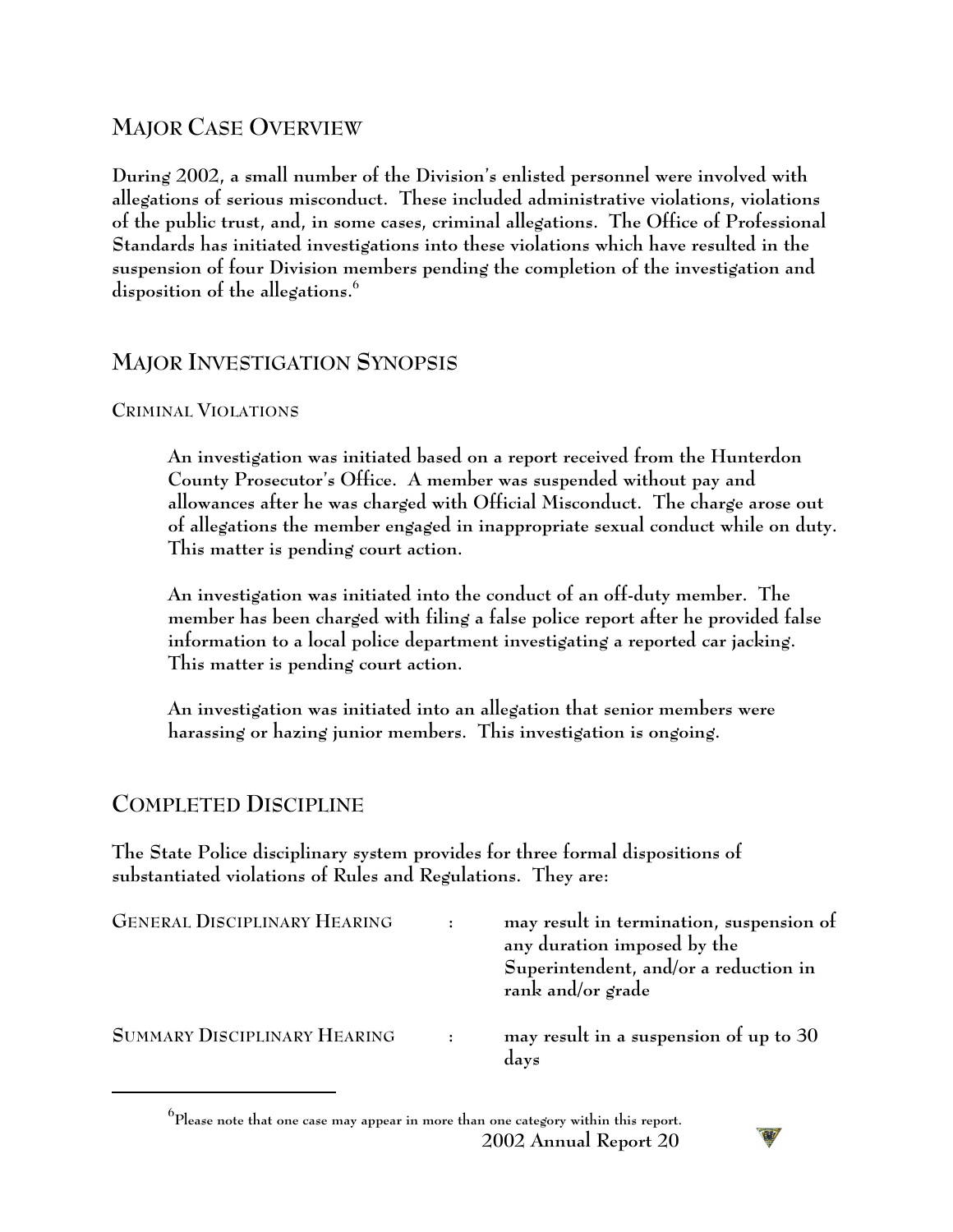# **SYNOPSIS OF MAJOR DISCIPLINE**

**The following is a synopsis of discipline imposed as a result of General and Summary Disciplinary Hearings convened during calendar year 2002:**

**Member was found guilty for acting or behaving in an unofficial or private capacity to his personal discredit and to the discredit of the Division for taking inappropriate photos with a State Police camera at a golf outing and was suspended for eight days.**

**Member pled guilty for acting or behaving in an unofficial or private capacity to his personal discredit and to the discredit of the Division for taking inappropriate pictures with a State Police camera at a golf outing and was suspended for eight days.**

**Member was found guilty for behaving in an insubordinate manner towards a superior officer and was suspended for three months.**

**Member was found guilty for behaving in an insubordinate manner towards a superior officer and was suspended for four months.**

**Member was found guilty for disobeying a direct order by unauthorized use of assigned troop car, acting to his personal discredit and to the discredit of the Division, failing to safeguard issued equipment, and disobeying a written order by failing to properly secure his issued firearm. Member was suspended for 90 days.**

**Member pled guilty for disobeying a direct order by failing to terminate a pursuit and was suspended for 30 days.**

**Member pled guilty for engaging in unauthorized outside employment both before and after his request for authorization was denied. Member was suspended for 20 days.**

**Member pled guilty for violating the Department of Law & Public Safety Policy Against a Hostile Work Environment while he was in a supervisory capacity and was suspended for 30 days.**

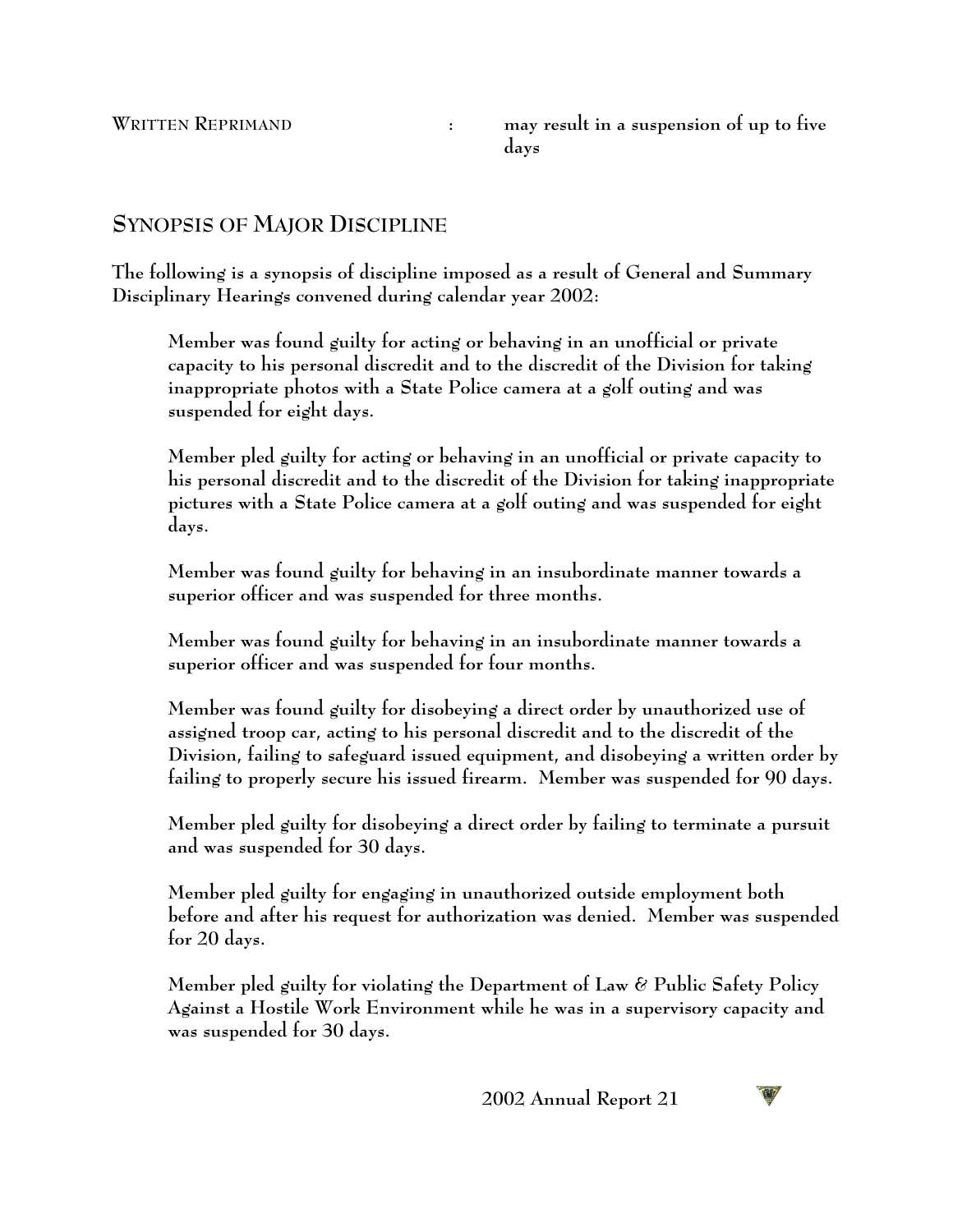**Member pled guilty for concealing merchandise in his clothing and departing an establishment without paying for it and for making a misleading statement during the course of an internal investigation. Member was suspended for 30 days.**

**Member pled guilty for acting in an unofficial capacity to his personal discredit and to the discredit of the Division by assaulting an individual and physically removing him from his residence. Member was suspended for 15 days.**

**Member pled guilty for utilizing his Division assigned computer terminal to forward inappropriate e-mail messages during business hours and was suspended for ten days.**

**Member was found guilty for acting in an unofficial or private capacity to his personal discredit, failing to carry issued firearm, and disobeying a written order, more specifically, "Care and Handling of Authorized Firearms/Equipment." Member was suspended for 12 days.**

**Member was found guilty for making inappropriate racial remarks during a squad briefing and providing false information relative to his formal statement. Member was suspended for 15 days.**

**Member pled guilty for acting in an unofficial capacity to his personal discredit when he was arrested by municipal police, obstructing the administration of law, failing to disperse, resisting arrest, using his assigned troop car for personal business off-duty, failing to carry his service weapon, possessing an unauthorized weapon, being adjudged guilty for two motor vehicle violations, and appearing before the news media regarding this incident. Member was suspended for 30 days.**

**Member was found guilty for mishandling his issued State Police firearm during the 1999 Spring Firearms Qualification and was suspended for five days.**

**Member pled guilty for acting to his personal discredit by making unprofessional comments while communicating over the State Police radio system and was suspended for ten days.**

**Member pled guilty for committing a violation of S.O.P. C33, Medical Procedures, by departing his residence without authorization while on sick leave and was suspended for ten days.**

**Member pled guilty for utilizing his assigned troop vehicle for personal business off-duty without authorization, failing to submit a special report regarding notification to his supervisor of a non-reportable troop car accident, and failing to**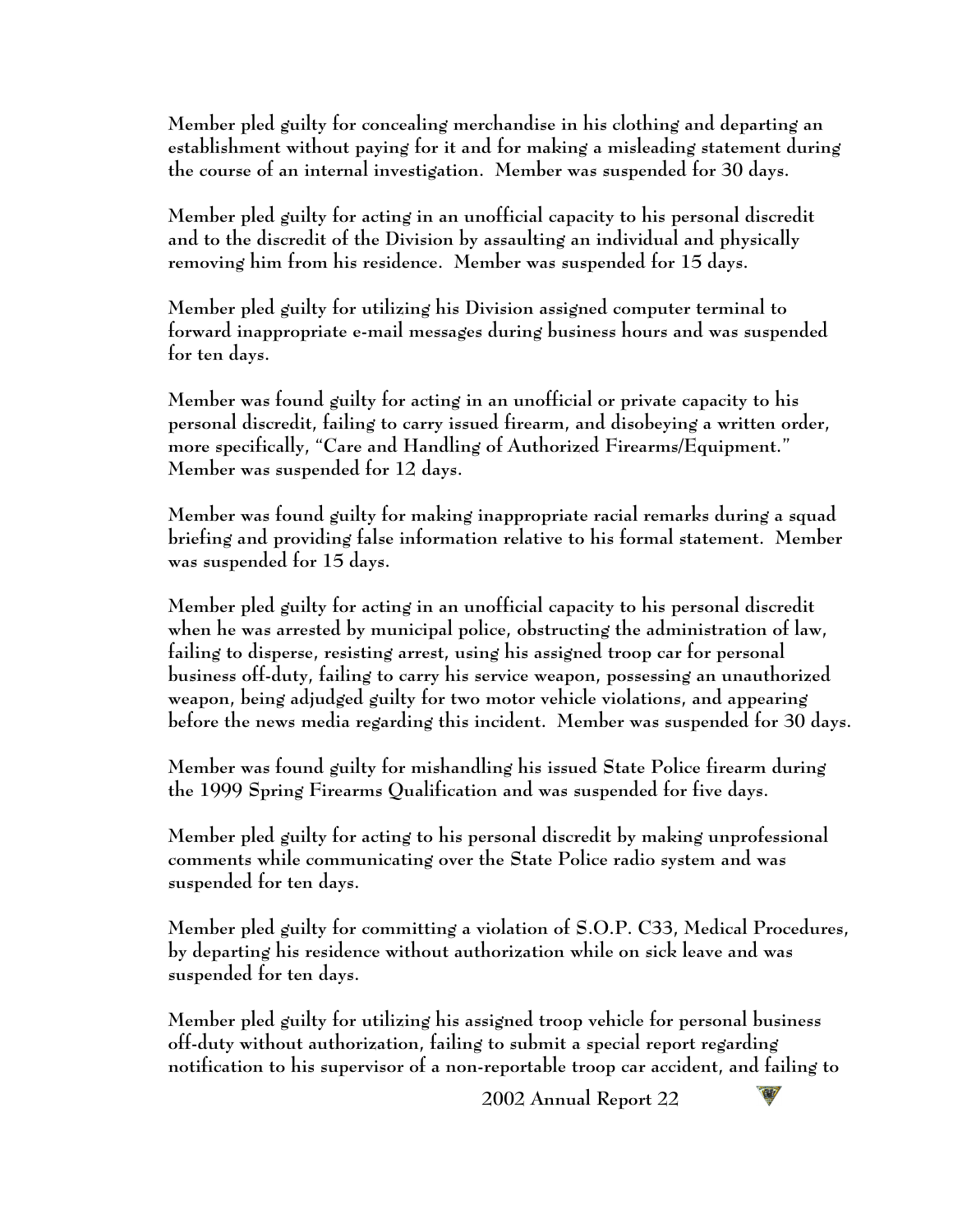**promptly report this accident to municipal police. Member was suspended for ten days.**

**Member pled guilty for neglecting to promptly notify the Division regarding an off-duty assault, failing to take proper police action as a result of this assault, and was culpably inefficient in his recollection of his involvement in this matter. Member was suspended for ten days.**

**Member pled guilty for engaging in inappropriate and threatening conversations with law enforcement officers and became intoxicated to the extent that his ability to perform his duty was impaired. Member was suspended for 120 days.**

**Member pled guilty for acting in an unprofessional manner during a motor vehicle stop and failing to control his temper during a motor vehicle stop. Member was suspended for five days.** 

**Member pled guilty for acting in an insubordinate manner by directing inappropriate language at a designated squad leader and by challenging his authority. Member was suspended for ten days.**

**Member pled guilty for accepting a gift from members of a New Jersey State Police recruit class while he was assigned to the Training Bureau as the class coordinator. Member was suspended for 20 days.**

**Member pled guilty for acting in an unofficial or private capacity to the personal discredit of the member or to the discredit of the Division and spitting in or about the face of a spouse during a domestic incident. Member was suspended for ten days.**

**Member pled guilty for being culpably inefficient and disobeying a written order S.O.P. C-22. Member was suspended for ten days.**

**Member pled guilty for being culpably inefficient, improper supervision, and disobeying a written order S.O.P. C-22. Member was suspended for 40 days.**

**Member was found guilty for failing to comply with verbal instructions given by police officers during the course of their official duties, covertly audio-recording a private conversation between the member and a police officer without his knowledge and/or consent, giving misleading statements during the course of an internal investigation, and giving misleading sworn testimony during a municipal court hearing. Member was suspended for 40 days.**

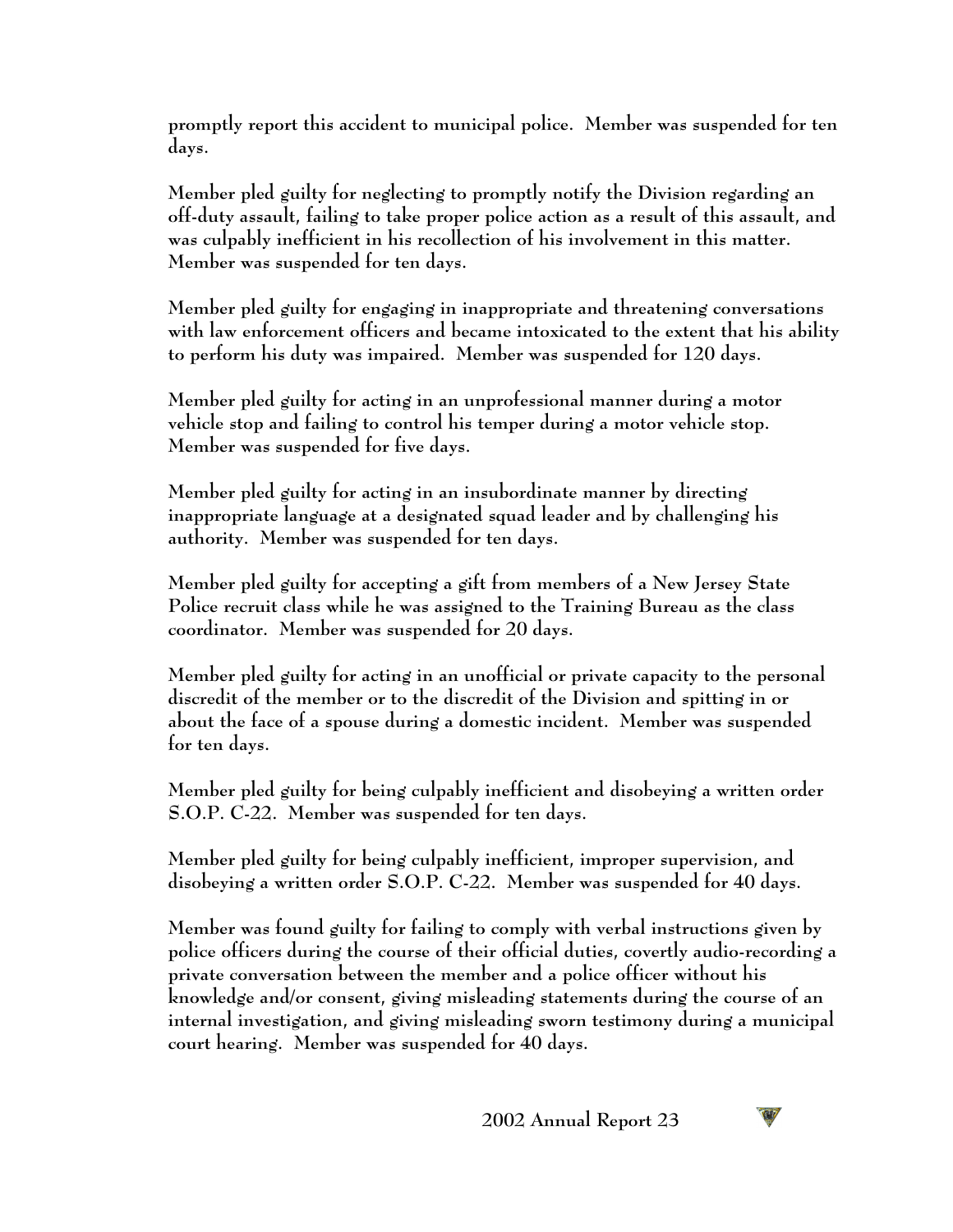**Member pled guilty for failing to call Operational Dispatch regarding at least four, but not more than 26 motor vehicle stops between January 14 through April 23, 1998, and was suspended for ten days.**

**Member pled guilty for submitting inaccurate Monthly Patrol Activity Logs, improper supervision, working a DWI Supplementary Patrol and an Aggressive Driver Supplementary Patrol without proper time off between patrols, and failing to sign Daily Activity Patrol Logs for personnel under his command. Member was suspended for 54 days.**

**Member was found guilty for failing to promptly report and take appropriate police action concerning a report of a sexual assault and was suspended for ten days.**

**Member pled guilty for failing to scrutinize and sign Daily Activity Patrol Logs submitted by personnel under his command between January 1998 through April 1998, being culpably inefficient as a squad supervisor for his failure to properly supervise subordinates on August 25 and 26, 1998, and for submission of an inaccurate Weekly Activity Report regarding hours of work on August 26, 1998. Member was suspended for 15 days.**

**Member pled guilty for failing to ensure that troopers under his command had complied with his order to terminate a motor vehicle pursuit and failing to make an appropriate inquiry in determining that his subordinates had extensive participation in this pursuit and the subsequent apprehension of the suspects. Member was suspended for ten days.**

**Member pled guilty for disclosing information of a confidential nature to an acquaintance without authorization and was suspended for ten days.**

**Member was found guilty for failing to promptly report to his unit supervisor a troop car accident and was suspended for 20 days.**

**Member pled guilty for failing to call Operational Dispatch regarding at least five, but not more than 37 motor vehicle stops between January 5 through April 22, 1998, and was suspended for 20 days.**

**Member pled guilty for failing to call Operational Dispatch regarding at least five, but not more than twenty-eight motor vehicle stops between January 1 through April 24, 1998, failing to document on his Daily Activity Patrol Logs three motor vehicle stops, and failing to turn in ten motorist warnings at the conclusion of his shift. Member was suspended for 20 days.**

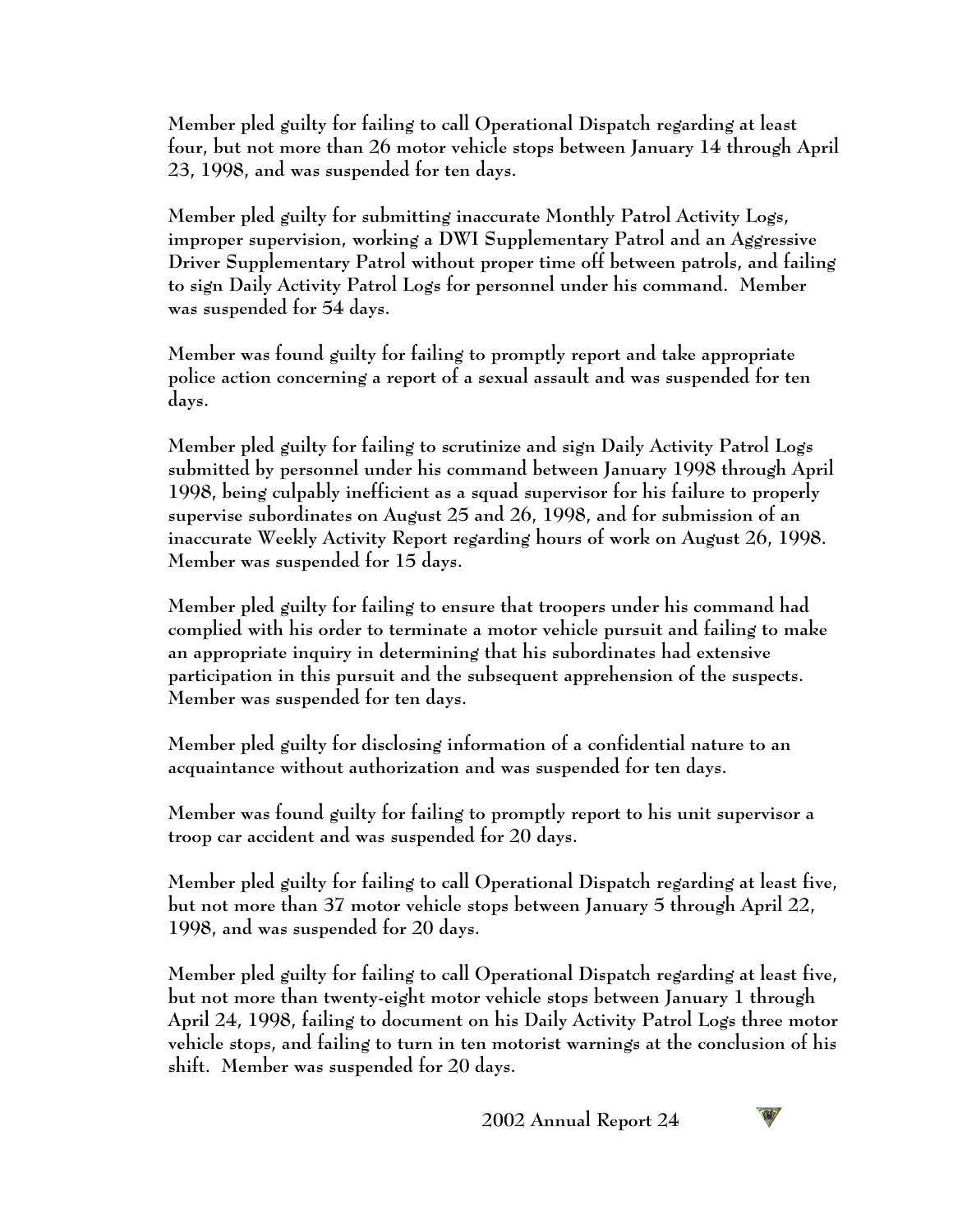**Member pled guilty for failing to notify Operational Dispatch of at least ten, but not more than forty-two motor vehicle stops, failing to record the accurate times of thirty-eight motor vehicle stops on patrol logs and failing to record the correct vehicle registration and/or location of forty-three motor vehicle stops on patrol logs between January 1 through April 23, 1998. Member was suspended for 120 days.**

**Member pled guilty for failing to terminate a pursuit of a motor vehicle after receipt of an order by his immediate supervisor, failing to notify his Supervisor or Operational Dispatch of the status of the continuous pursuit of this motor vehicle, failing to accurately record patrol log entries, and deactivating the troop car overhead lights and mobile video recorder prior to the termination of the pursuit. Member was suspended for 32 days.**

**Member pled guilty for acting in an unofficial capacity to his discredit by making unprofessional comments over the State Police radio system and failing to provide driving credentials to a state ranger while operating a motor vehicle. Member was suspended for ten days.**

**Member pled guilty for failing to notify Operational Dispatch regarding a motorist aid on the Garden State Parkway and was suspended for ten days.**

**Member was found guilty for disobeying a written order regarding the unauthorized use of assigned troop vehicle which resulted in a troop car accident, acting to his personal discredit and to the discredit of the Division, failing to safeguard issued equipment, and failing to secure issued firearm. Member was suspended for 90 days.**

**Member was found not guilty for failing to properly secure and record evidence and divulging confidential, factual information regarding an internal investigation, in an attempt to influence the official statement of a principal.**

**Member was found guilty of acting in an official capacity to his personal discredit and to the discredit of the Division and failing to maintain decorum and control of his temper. Member was suspended for four months.**

**Member pled guilty for a Well Trooper Positive Urine Sample and was suspended for 424 days.**

**Member pled guilty for failing to call in at least five, but not more than eightytwo stops between January 1 through April 23, 1998, falsifying written warnings by issuing written warnings in the names of drivers he had previously stopped for motor vehicle violations, failing to document a radio check on his Daily Activity**

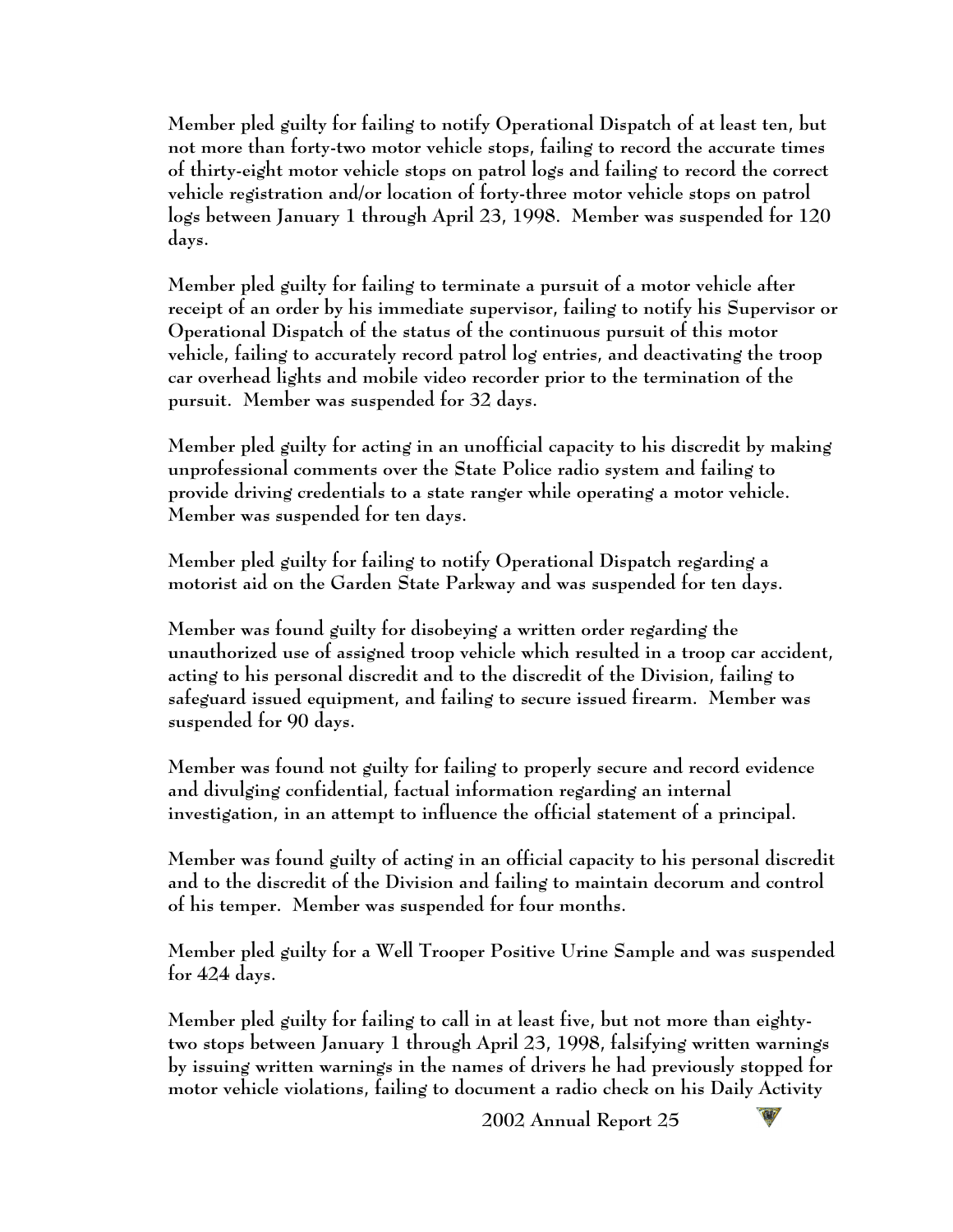**Patrol Log, failing to document a motor vehicle stop and proper vehicle registration number and state of several vehicles on patrol logs, and failing to provide drivers with copies of written warnings that were issued. Member was suspended for 60 days.**

**Member was found guilty for conspiring to purchase steroids, failing to report information through chain of command, failing to take appropriate police action, and failing to be truthful during an internal investigation. Member was terminated.**

**Member pled guilty for disregarding the verbal order of a supervisor and attempting to use his official position to secure an unwarranted advantage for a family member. Member was suspended for 15 days.**

**Member pled guilty for engaging in inappropriate conversation and soliciting a date during a motor vehicle stop, failing to call in a motor vehicle stop, failing to follow MVR procedures, failing to document a motor vehicle stop, and disclosing information about an internal investigation without authorization. Additionally the member pled guilty to making inappropriate comments during a motor vehicle stop and failing to call in a motor vehicle stop prior to initial contact with the motorist. Member was suspended for 60 days.** 

**Member pled guilty for acting to his discredit in an unofficial capacity whereby he physically assaulted an individual and subsequently pled guilty in municipal court to harassment and offensive touching. Additionally, the member pled guilty to failing to notify his supervisor or the Division regarding this incident and was suspended for 30 days.**

**In addition, six members resigned/retired from the Division of State Police in lieu of disciplinary hearings. Three other enlisted members retired during 2002 with pending internal investigations that were completed with recommended discipline.**

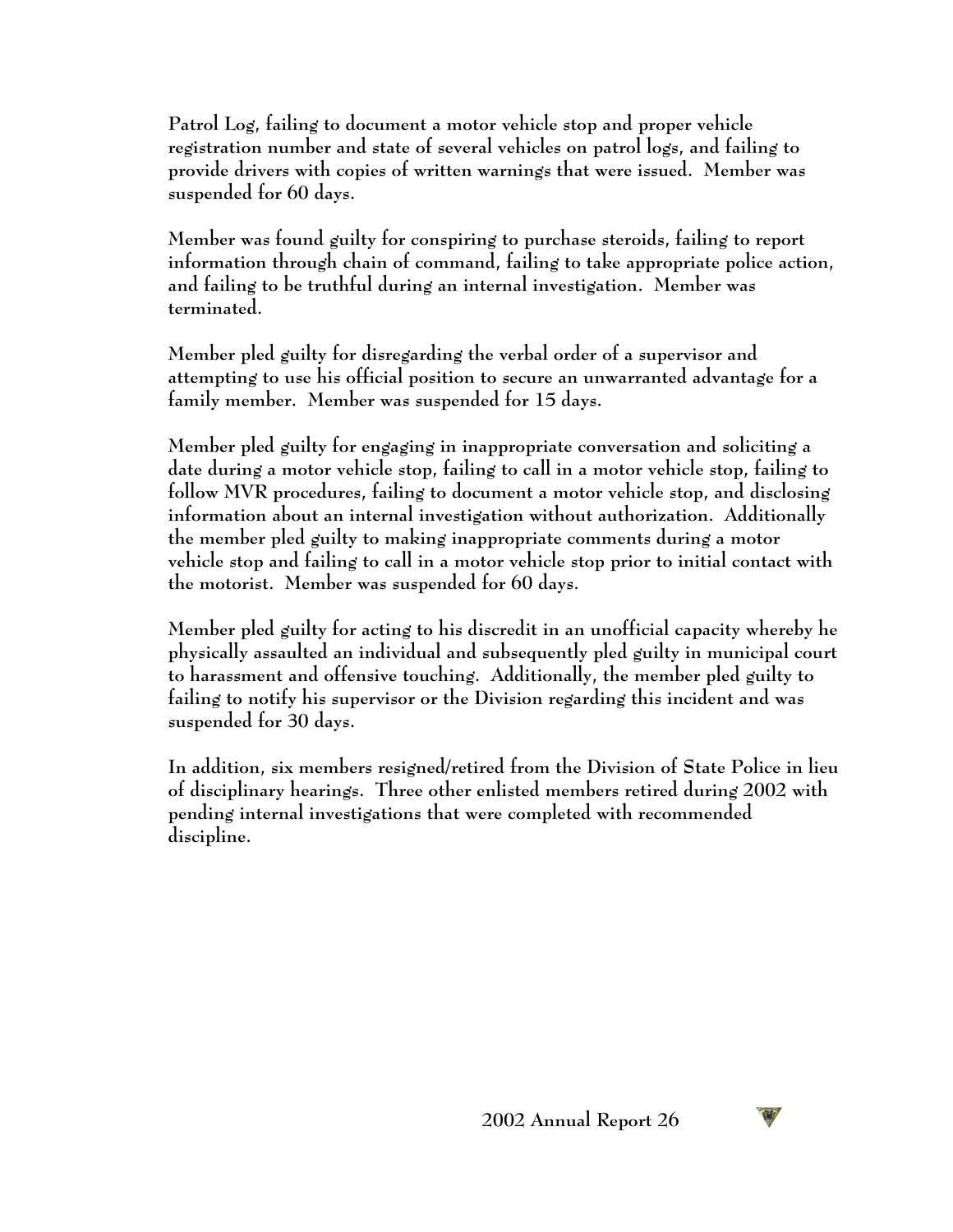#### **SYNOPSIS OF MINOR DISCIPLINE**

**In addition to disciplinary hearings, during the year 2002, there were 183 Written Reprimands issued by the Superintendent for a variety of offenses. These include suspensions from zero to five days. The following is a synopsis of Written Reprimands issued by the Superintendent:**

**30 were issued for Failure to Call in Motor Vehicle Stops**

**20 were issued for Failure to Follow Mobile Video Recording Procedures**

**19 were issued for Incomplete, Erroneous, or False Reports**

**14 were issued for Lost Equipment**

**13 were issued for Culpable Inefficiency**

**13 were issued for Improper Comments/Language**

**11 were issued for Failure to Supervise**

**Six were issued for Failure to Notify Operational Dispatch Unit of required information**

**Six were issued for Questionable Conduct On-Duty**

**Five were issued for Failure to Enter required information into the Computer Aided Dispatch system**

**Five were issued for Failure to Respond to Motorist Aids in a Timely Manner**

**Four were issued for Failure to File Internal Complaints**

**Three were issued for Failure to Conduct Proper Investigations**

**Three were issued for Failure to Follow Orders**

**Three were issued for Unauthorized Use of Troop Cars**

**Three were issued for Improper Attitude and Demeanor**

**Three were issued for Inappropriate Actions Off-Duty**

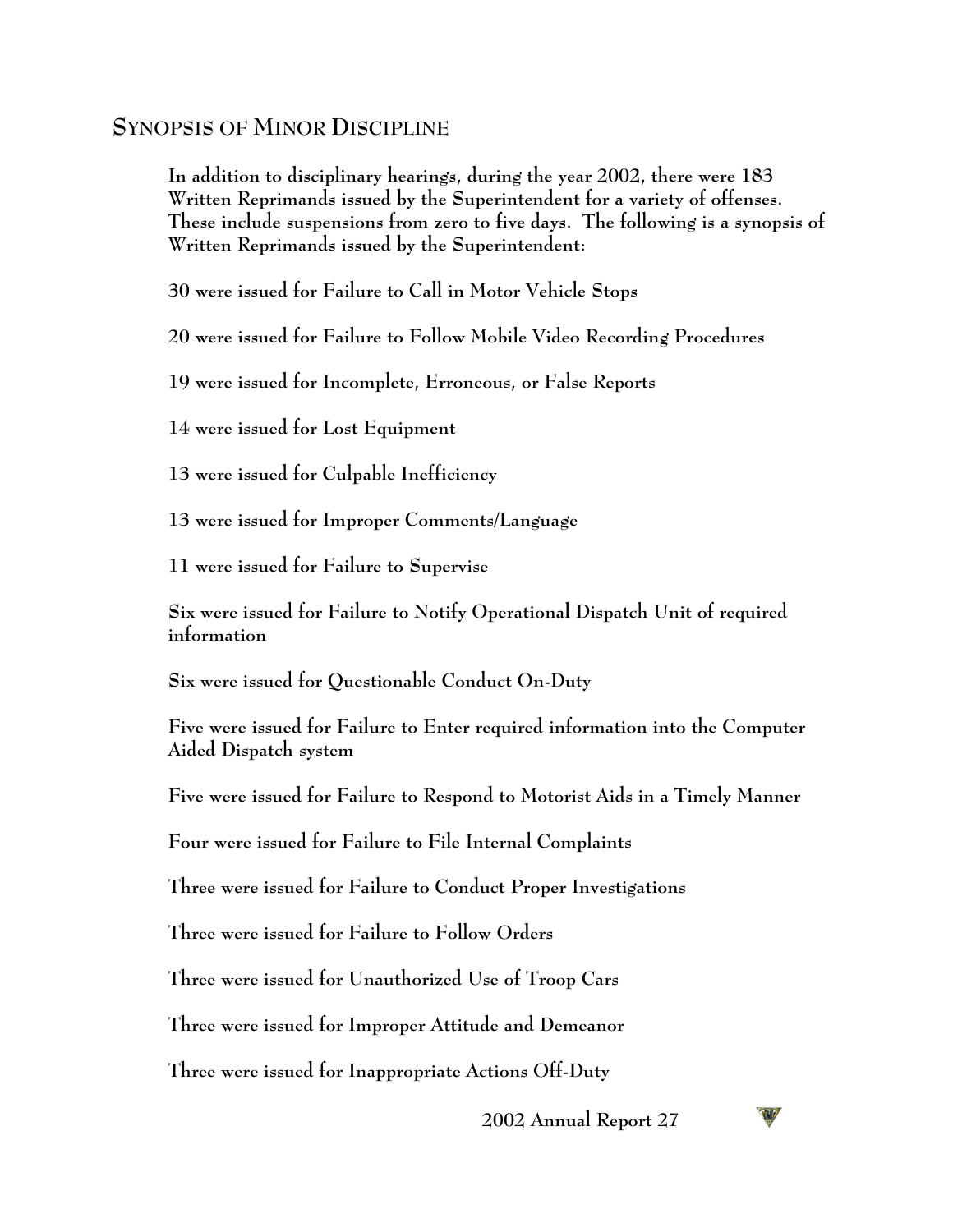**Three were issued for Violations of Vehicle Pursuit Policy Two were issued for Motor Vehicle Violations Two were issued for False/Misleading Statements Two were issued for Improper Handling of Weapons One was issued for failing to Identify oneself as a "Trooper" One was issued for Failure to Appear in Court One was issued for an Improper Frisk One was issued for Failure to Report an Off-Duty Incident One was issued for Failure to Properly Secure Evidence One was issued for Motor Vehicle Accident Off-Duty One was issued for Unauthorized Outside Employment One was issued for Discouraging a Complaint One was issued for Failure to Carry S.P. Equipment On/Off Duty One was issued for Failure to Attend Fitness for Duty Examination One was issued for Use of S.P. Equipment for Personal Use One was issued for Use of Force Reporting Requirement One was issued for Inappropriate Actions On-Duty**